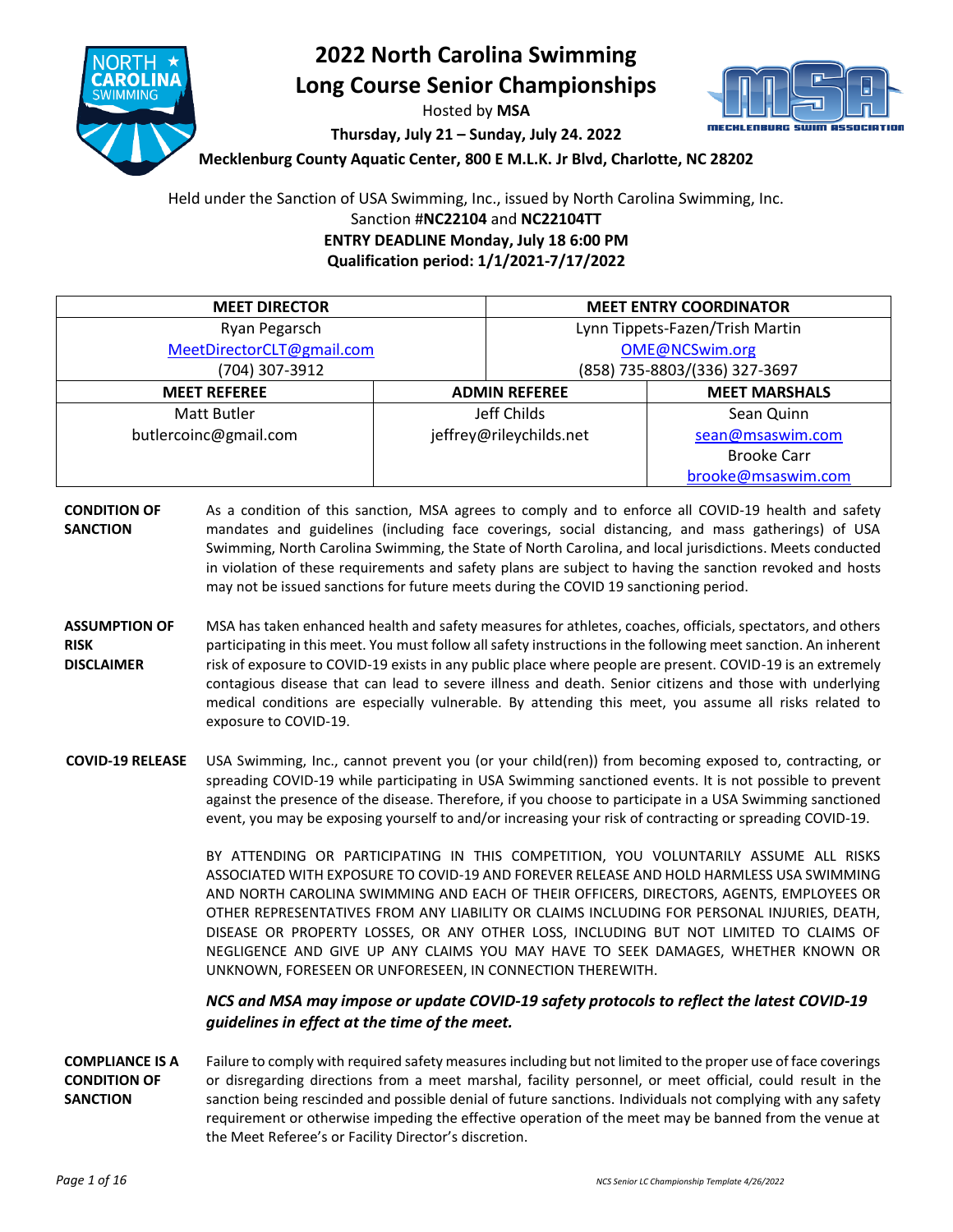FACE COVERINGS NCS recommends the proper use of face coverings at all NCS activities and expects all participants, coaches, officials, volunteers, and spectators to comply with all club and facility specific COVID-19 safety requirements and guidelines from USA Swimming, North Carolina Swimming, the State of North Carolina, and local facilities or jurisdictions.

**FACILITY Facility/Pool Specifications:** Mecklenburg County Aquatic Center (MCAC) is an indoor 50-meter competition pool with 2 bulkheads. Minimum depth is 6 feet at the scoreboard end and 13 feet at the diving board end. The pool is equipped with eight, 9-foot-wide lanes with non-turbulent lane lines and Paragon starting blocks which will be used for competition in accordance with USA Swimming diving depth guidelines. Colorado 6000 electronic/automatic timing system with a scoreboard will be utilized with touchpads and two (2) timers per lane each operating a watch and button. Hy-Tek Meet Manager software will be used. The warm pool will be available for continuous warm up and warm down. The facility has seating to accommodate 1000 spectators. No personal chairs will be allowed in the facility during the meet. Spectator parking *is NOT allowed* in the main lot but there is ample parking available in several lots across the street from the facility. Smoking is not permitted inside the building. Absolutely no glass bottles will be allowed on the pool deck.

> The competition course has been certified in accordance with 104.2.2C(4). The copy of such certification is on file with USA Swimming.

Locker rooms are reserved for athlete use. Separate rest room facilities are available for officials, coaches, and volunteers. Only meet volunteers, USA Swimming registered athletes, and current USA Swimming registered officials and coaches may be on deck during warm-ups and/or competition. **NO SPECTATORS ARE ALLOWED ON THE COMPETITION POOL DECK AT ANY TIME. NO PERSON ON THE USA SWIMMING BANNED LIST MAY PARTICIPATE IN THE MEET IN ANY WAY.** ALL coaches, officials, and meet personnel will be required to wear issued credentials.

- **CLASSIFICATION** An LSC Senior Championship meet in preliminaries/finals and timed finals formats with qualifying time standards.
- **RULES** This meet will be conducted in accordance with the current USA Swimming Rules and Regulations, including the Minor Athlete Abuse Prevention Policy, except where rules therein are optional and exceptions are stated, and the NCS Safety Program. The NCS Scratch Rule is in effect for this meet.
- **MAAPP** All applicable adults participating in or associated with the meet acknowledge that they are subject to the provisions of the USA Swimming Minor Athlete Abuse Protection Policy ("MAAPP"), and that they understand that compliance with the MAAPP policy is a condition of participation in the conduct of this competition.

**TECHNICAL SUIT BAN FOR 12&Us Per USA Swimming Rule 102.8.1.F, 12 & Under athletes may not compete in Technical Suits at this meet.** A Technical Suit is one that has the following components:

> a. Any suit with any bonded or taped seams regardless of its fabric or silhouette; or b. Any suit with woven fabric extending past the hips

- **REGISTRATION** All swimmers entering this meet must be registered as Premium or Seasonal members with USA Swimming, Inc. and all swimmers who will be Adult Athletes at any time during the competition must be APT certified. There will be no on deck registration available at this meet.
- **ELIGIBILITY** This meet is open to eligible USA Swimming athlete members. Swimmers must have achieved the current NCS Long Course Senior Championships qualifying standard to enter an event. Swimmers entering one (1) qualifying event may also enter up to two (2) bonus events. Swimmers entering two (2) qualifying events may also enter one (1) bonus event. Swimmers entering three (3) or more qualifying events are not eligible for bonus events.

Swimmers qualifying in the 800M Freestyle automatically qualify for the 1500M Freestyle and vice versa.

Non-NCS registered swimmers/teams or foreign athletes wishing to attend should request advance permission from the NCS Operations Vice Chair.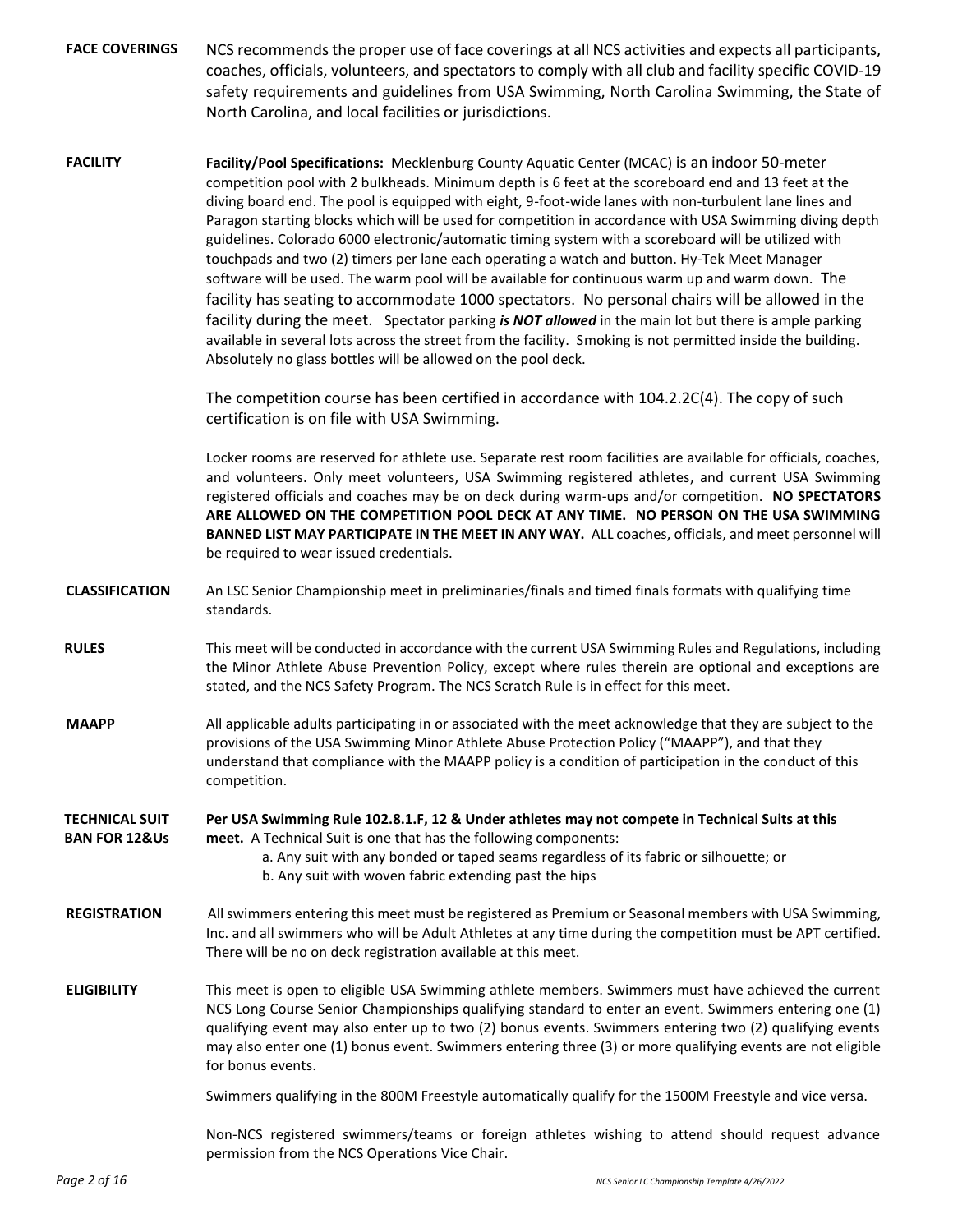- **FLEX MEMBERS** Flex members are NOT eligible for this meet. All Flex memberships must be converted to Seasonal (if eligible) or Premium membership prior to the Tuesday 6:00 PM correction deadline. Flex members who do not upgrade will not be seeded into their events until they can provide proof of full membership. If proof is provided to the Meet Referee after the meet has been seeded and before warm-ups begin on Thursday, the swimmer may be added to the event subject to lane availability in the slowest heat(s) and Meet Referee and Operations Vice Chair approval. If proof is not provided by the start of warm ups on Thursday, the athlete will not be permitted to compete. Entry fees for non-compliant athletes are not refundable.
- **ADULT ATHLETES** Athletes who will be 18 or older on or before the last day of the meet (Adult Athletes) must be APT certified prior to the Tuesday 6:00 PM correction deadline and throughout the meet. Adult Athletes who are not compliant will not be seeded into their events until they can provide proof of certification. If proof is provided to the Meet Referee after the meet has been seeded and before warm-ups begin on Thursday, the swimmer may be added to the event subject to lane availability in the slowest heat(s) and Meet Referee and Operations Vice Chair approval. If proof is not provided by the start of warm ups on Thursday, the athlete will not be permitted to compete. Entry fees for non-compliant athletes are not refundable.

**SAFE SPORT** This meet will be conducted in accordance with all safety and Safe Sport requirements including procedures outlined in USA Swimming's Meet 360 Program, MAAPP, and the NCS Safety Program.

> Coaches are advised to supervise their swimmers at all times. Only feet first entry into warm down lanes at all times and during warm ups except during specific warm ups periods while under the direct supervision of a certified coach. No glass is allowed in the pool area or locker rooms at any time. Running and horseplay will not be allowed. As at any pool, the deck may be slippery and caution should be taken to prevent accidents. Swimmers are not allowed in pool equipment rooms or work out rooms. NO blocking of fire exits, which includes doorways and passages.

> Use of audio or visual recording devices, including a cell phone, is not permitted in changing areas, restrooms, locker rooms, or behind the starting blocks. Flash photography of any kind at the start of a race is prohibited.

Deck changes are prohibited.

Any swimmer entered in the meet must be certified by a USA Swimming member-coach as being proficient in performing a racing start or must start each race from within the water without the use of a backstroke ledge. When unaccompanied by a member -coach, it is the responsibility of the swimmer or the swimmer's legal guardian to ensure compliance with this requirement. It is also the responsibility of the swimmer or the swimmer's guardian to request assignment from the Meet Director to a USA Swimming member coach attending the meet if a coach from the swimmer's team is unable to attend.

Unless approved in writing in advance of the competition by the Program and Events Committee Chair or designee, operation of a drone, or any other flying apparatus, is prohibited over the venue (pools, spectator areas, and open ceiling locker rooms) any time athletes, coaches, officials, and/or spectators are present.

Only meet volunteers, USA Swimming registered athletes entered in the meet, and current USA Swimming registered/certified officials and coaches participating in the meet may be on deck. Coaches and officials must carry their current membership/certification cards, have access to Deck Pass, or display host-provided meet credentials at all times when on the pool deck.

No spectators are allowed on competition deck at any time. Any person on the USA Swimming banned list is prohibited from participating in the meet in any way.

| <b>SCHEDULE</b> | <b>Session #</b> | Day      | <b>Session</b> | Warm-up      | <b>Meet Start</b> |  |
|-----------------|------------------|----------|----------------|--------------|-------------------|--|
|                 |                  | Thursdav | <b>Finals</b>  | 3:30-4:50 PM | 5:00 PM           |  |
|                 |                  | Friday   | Prelims        | 7:00-8:50 AM | 9:00 AM           |  |
|                 |                  | Friday   | <b>Finals</b>  | 4:30-5:50 PM | 6:00 PM           |  |
|                 |                  | Saturday | Prelims        | 7:00-8:50 AM | $9:00$ AM         |  |
|                 |                  | Saturday | <b>Finals</b>  | 4:30-5:50 PM | 6:00 PM           |  |
|                 | b                | Sunday   | Prelims        | 7:00-8:50 AM | 9:00 AM           |  |
|                 |                  | Sunday   | <b>Finals</b>  | 4:00-5:20 PM | 5:30 PM           |  |
|                 |                  |          |                |              |                   |  |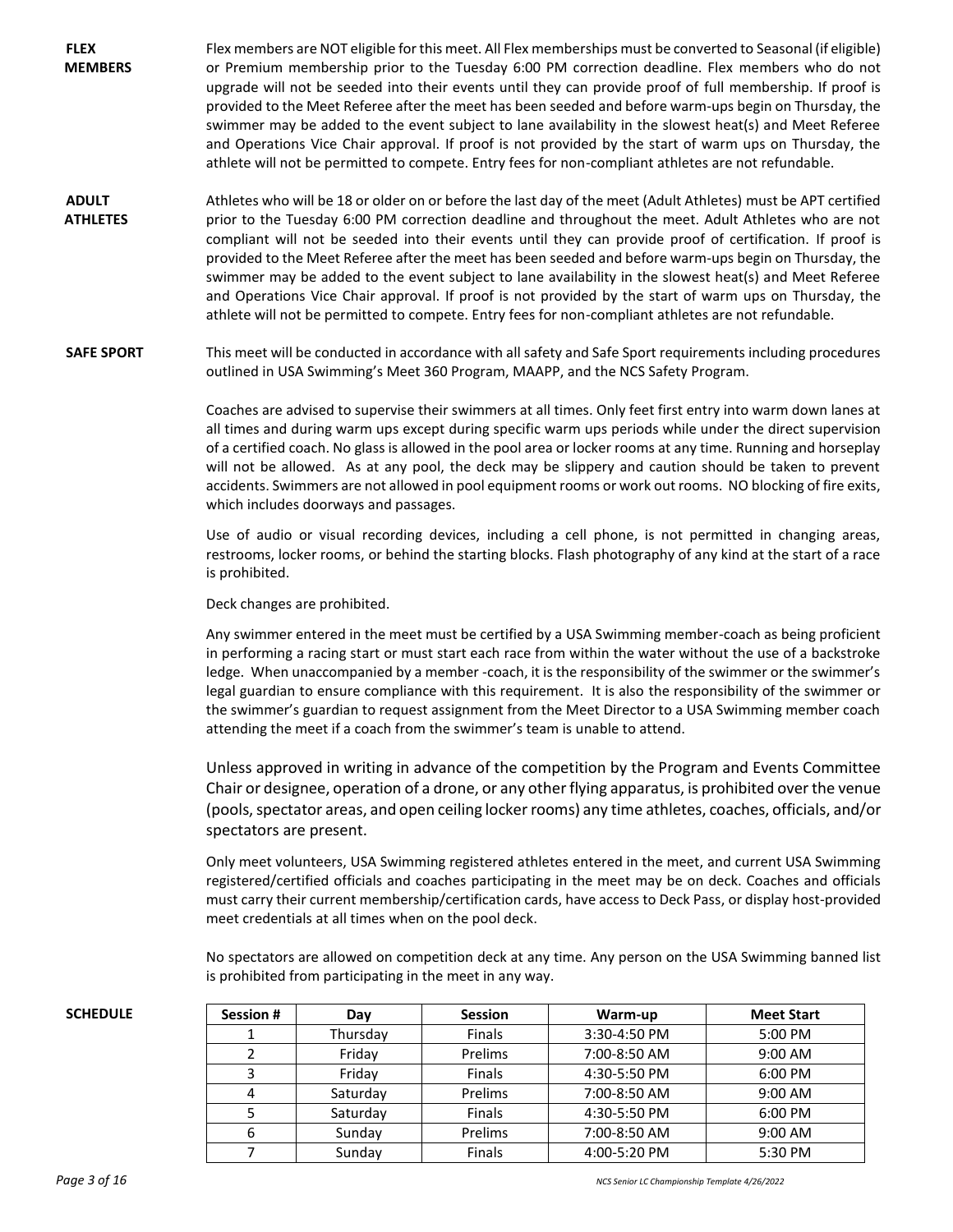Scheduled breaks are noted in the Order of Events. The Meet Referee has authority to add breaks as necessary. Based on entries, the Meet Referee and Operations Vice Chair may adjust session start times.

#### **DEADLINES AND MEETINGS SUMMARY**

| Day                     | Time              | For                                                    |  |  |  |  |  |
|-------------------------|-------------------|--------------------------------------------------------|--|--|--|--|--|
| By June 1               | 12:00 Noon        | OME opens for on-time entries                          |  |  |  |  |  |
| Monday of meet week,    | $6:00 \text{ PM}$ | ENTRY DEADLINE and DEADLINE TO UPDATE SEED             |  |  |  |  |  |
| July 18                 |                   | <b>TIMES</b>                                           |  |  |  |  |  |
| Tuesday of meet week,   | $6:00 \text{ PM}$ | Deadline for corrections*, verification of APT         |  |  |  |  |  |
| July 19                 |                   | certification for Adult Athletes and membership        |  |  |  |  |  |
|                         |                   | upgrade for Flex athletes, and proof of override times |  |  |  |  |  |
| Wednesday of meet, week | $8:00$ PM         | <b>Technical Meeting</b>                               |  |  |  |  |  |
| July 20 - VIRUTAL       |                   | https://zoom.us/j/96493419277?pwd=Y1dgbm9UUmFh         |  |  |  |  |  |
|                         |                   | YldiUXZ3L2lpa1VGdz09                                   |  |  |  |  |  |
| July 21, 22, 23 and 24  | 1 Hr. Prior       | Officials' Briefing - Daily before each session        |  |  |  |  |  |

\*Entry lists will be emailed to teams by 11:59PM on Monday of meet week following the 6:00 PM entry deadline. Coaches are responsible for ensuring ALL entered athletes are compliant with ALL membership requirements. Please review all swimmers and entries (including relays) carefully and submit any and all corrections prior to the Tuesday 6:00 PM correction deadline.

**QUALIFYING PERIOD Long Course Championship**: A swimmer must have achieved the qualifying time listed per event in a USA Swimming sanctioned, approved, or observed meet from January 1, 2021 to 11:59 PM through the Sunday night before the meet entry deadline.

### **INDIVIDUAL ENTRIES AND ENTRY LIMITS BONUS EVENTS**

A swimmer may enter and swim a maximum of three (3) individual events per day with a total entry of seven (7) individual events for the meet. Bonus events are offered at this meet and count toward the daily and meet limits. Time Trials are also offered and count toward a swimmer's daily limit only.

Swimmers may enter with any provable qualifying time from the qualifying period that meets the event requirements. Provable times other than the swimmer's fastest provable time may be entered via the override process in OME.

Swimmers qualifying in the 1500M Freestyle automatically qualify for the 800M Freestyle and vice versa.

- 1500M/1650Y Freestyle qualifiers who want to swim the 800M Freestyle but do not have a provable 800M/1000Y qualifying time should enter the event with their 1500M/1650Y Freestyle qualifying time.
- 800M/1000Y Freestyle qualifiers who want to swim the 1500M Freestyle but do not have a provable 1500M/1650Y qualifying time should enter event with their 800M/1000Y Freestyle qualifying time.
- Alternate event qualifiers will be seeded behind qualifiers but ahead of bonus swimmers.
- Swimmers are not required to enter or swim the original qualifying event in order to enter and swim the automatic qualifying event.
- Swimmers who do not have qualifying times and want to swim either of these events as a bonus should enter the regular bonus event.

Bonus events are offered at this meet as follows: Swimmers entering one qualifying event may also enter up to two bonus events and swimmers entering two qualifying events may also enter one bonus event subject to both daily and meet limits. Swimmers entering three or more qualifying events **may not enter** bonus events. There are no qualifying standards for the bonus events. Swimmers should enter with any provable SCY, SCM, or LCM time. Swimmers without provable times for the bonus events should override with 59:59.59 SCM and will be seeded last. Bonus entries may be limited, if necessary, to comply with COVID-19 capacity limits.

#### **RELAY ENTRIES AND ENTRY LIMITS** Relay entry times are not required to be provable and may be overridden with aggregate or estimated times.

Teams may enter R/O athletes assuming there is at least one qualifier of the same gender entered in the meet, and at least one relay event entered for that gender.

Clubs may enter a maximum of two relay teams per event. If there are two entries, they will be designated A and B. Relay teams comprised of all R/O athletes are not permitted and any such relay team that enters or competes will be disqualified.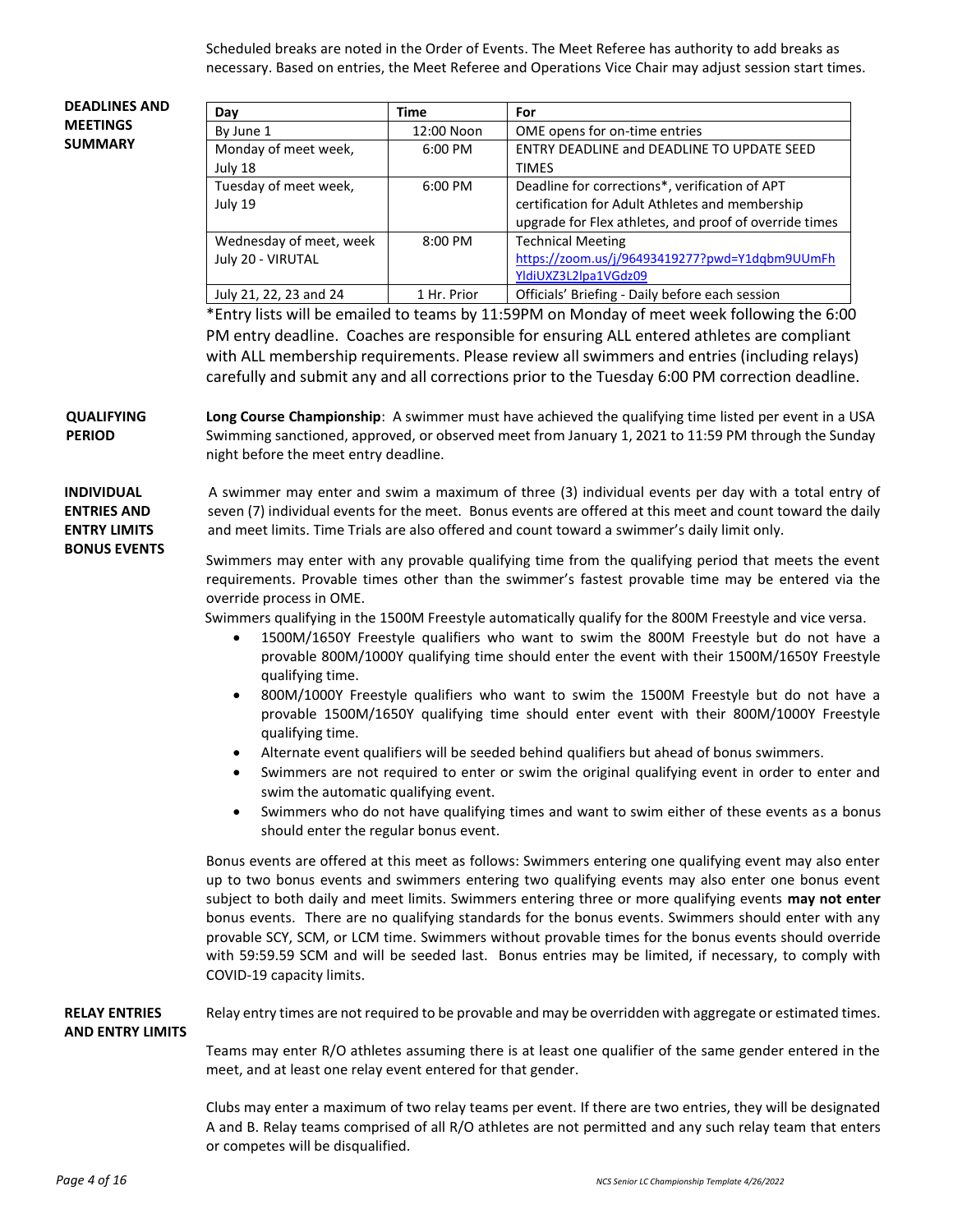**All relay only swimmers, including alternates, must be listed on a team's OME roster and Meet Entry Form and must pay the \$3.00 NCS surcharge and \$7.50 facility fee. Relay only swimmers ARE ALLOWED to swim up to two time trials provided they compete on a relay.**

Relays may be cancelled, if necessary, to comply with COVID-19 capacity limits.

**OME ENTRIES/ PROOF OF TIME/ ENTRY DEADLINE/ LATE ENTRIES**  An events file for organizing entries will be posted on ncswim.org by June 1 or may be obtained via email request to the Entry Coordinator at OME@NCswim.org. USA Swimming's OME system will open no later than June 1 at 12:00 N**oon** and will be used for all entries except as noted. An OME User's Manual for NCS Champs is available on NCswim.org.

#### **On-Time Entries**

**AND** 

**CORRECTIONS**

ON-TIME OME for on-time entries will close three (3) days prior to the meet on **Monday, July 18 th at 6:00**  PM. Coaches may update entry times in the OME file until Monday of meet week, July 18<sup>th</sup>, at 6:00 PM. **OME WILL NOT AUTOMATICALLY** update times.

Coaches shall confirm OME entries and entry times are correct and complete prior to checking out by the 6:00 PM entry deadline. Coaches shall confirm that all entered athletes are Premium or Seasonal USA Swimming members and all swimmers who will be Adult Athletes at any time during the meet are APT certified. Only original OME entries and rosters and emails from the Entry Coordinator will be accepted as proof of administrative or system errors.

Entry changes that cannot be made in OME must be submitted by email to the Entry Coordinator at [OME@ncswim.org](mailto:OME@ncswim.org) by the 6:00 PM Tuesday of meet week by correction deadline.

#### **Entry Correction Period**

All team contacts listed in OME will receive an entry list by midnight after the final OME files close on the Monday of meet week at 6:00 PM. Any entry corrections not previously requested must be submitted to the Entry Coordinator by Tuesday 6:00 PM. Teams should have an internal process in place including back up plans to ensure corrections are submitted by the deadline. Corrections will only be accepted from a registered coach with the athlete's team. Coaches should also have an internal process in place to assure all swimmers subject to the APT certification or Flex membership upgrade requirement are compliant by the deadline.

The psych sheet will be published on Tuesday evening. All ineligible and unproven entries will be flagged. Any entry changes requested after this point will be **accepted only with the approval of the Meet Referee and the Operations Vice Chair and only for open lanes in the slowest heat. Late entries will be charged double entry fees and the \$50 per team late fee**. No new entries or changes to previous entries will be accepted after Wednesday at 12:00 Noon.

#### **Proof of Times**

If a time override is used to enter an **individual event** in OME, it is the coach's responsibility to submit proof of time to the Entry Coordinator no later than 6:00 PM Tuesday, two (2) days before the meet, or the swimmer **WILL NOT** be seeded into the event in question. Proof of time consists of a SWIMS entry or copy of/link to the final meet results from a **USA Swimming sanctioned, approved, or observed meet**. Sanction number, date, and location must be provided**. Hy-Tek Team Manager or Team Unify results WILL NOT be accepted as proof.** If proof is provided to the Meet Referee after the meet is seeded and before warm-ups begin on Thursday, the swimmer may be added to the event subject to lane availability in the slowest heat *and* Meet Referee and Operations Vice Chair approval. Relay times do not require proof.

**ATHLETES AND MEMBERS WITH DISABILITIES OR MEDICAL CONDITIONS**

NCS welcomes all swimmers with disabilities as described in the USA Swimming Rules and Regulations, Article 105, to participate in our meets. Swimmers with disabilities qualifying for the meet according to the published meet time standards should enter via OME. Swimmers with classified disabilities who prefer to qualify using the Para Motivational Time Standards should email entries to the NCS Meet Entry Coordinator by the Monday 6:00 PM entry deadline.

Coaches entering swimmers with disabilities and non-athlete members who require any accommodations are required to provide advance notice in writing to the Meet Director and Meet Referee by the entry deadline including the need for any personal assistants and/or registered service animals. Members who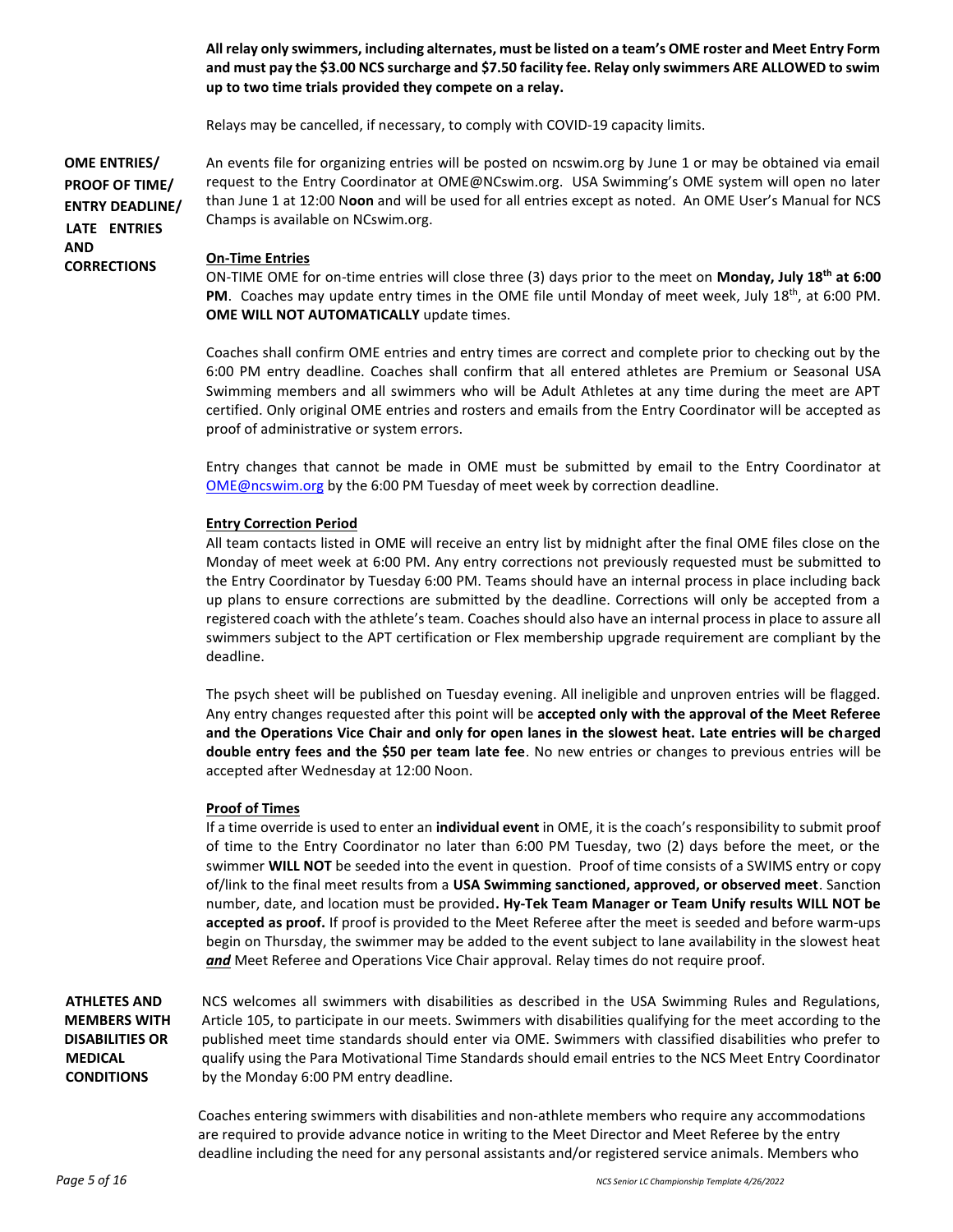are unable to wear face coverings should they be required because of a documented medical condition must notify the Meet Director in advance and may have limited deck access. Failure to provide advance notice may limit the host team's ability to accommodate all requests.

**ENTRY FEES** The total fees as calculated on the Entry Fee Summary plus any assessed entry fines are due no later than warm up on Thursday unless alternate payment arrangements are negotiated with the Meet Director.

Make checks payable to: CASF ~ Carolina Amateur Swimming Foundation

| <b>Individual Event</b>   | \$8.00 per event                                                                                                                                                                                                                                     |
|---------------------------|------------------------------------------------------------------------------------------------------------------------------------------------------------------------------------------------------------------------------------------------------|
| <b>Relay Event</b>        | \$12.00 per relay                                                                                                                                                                                                                                    |
| <b>NCS Travel Fund</b>    | \$3.00 per swimmer, including relay only swimmers. Note that you<br>must calculate and submit your total due with the attached Meet<br>Entry Fee Summary/Waiver. If you have relay only swimmers, OME<br>amount due will not be correct.             |
| <b>Facility Surcharge</b> | \$15.00 per qualifying swimmer; \$7.50 per relay only swimmer. Note<br>that you must calculate and submit your total due with the attached<br>Meet Entry Fee Summary/Waiver. If you have relay only swimmers,<br>OME amount due will not be correct. |
| Late Entry Fees           | Double plus a potential \$50 fine.                                                                                                                                                                                                                   |

#### *Fees are non-refundable.*

#### **SEEDING AND FORMAT**

The conforming time for this meet is LCM. SCM qualifying times are offered for select events only. Except for the distance frees, events will be seeded in order of LCM, SCY, SCM, LCM Bonus, SCY Bonus, SCM Bonus. Seeding for the distance frees will be LCM, SCY, SCM, alternate distance LCM, alternate distance SCY, alternate distance SCM followed by bonus entries in the same order. Combined heats may be swum at the discretion of the Meet Referee.

Except for relay events, the 800M Free, and the 1500M Free, all events will be conducted on a preliminary and finals basis. During each Finals session, there will be C, B and A (bonus, consolation and championship) Final heats. The C heat will swim first, followed by the B, then A heats in that order. Alternates should identify themselves to the starter and be ready to swim in the C Final if no shows occur.

All events that are 400M and longer and all relays will be deck seeded after positive check in. A positive check-in by the deadline indicated below is required to be seeded into the event. Failure to check in by the deadline will result in the swimmer not being able to swim the event.

In Sunday's finals, the Men's 200M Back will immediately follow the Women's 1500M Free and precede the Women's 200M Back in order to alternate women's and men's events throughout the evening's program.

Swimmers must provide their own counters for distance events. These counters must be athletes, officials, or coaches participating in the meet. Assistance is available for small teams or unattached swimmers. Contact the Meet Referee.

For any event, combined women's/men's heats may be swum at the discretion of the Meet Referee. Meet Management reserves the right to add or combine sessions, adjust session start times and age group session assignments, and/or limit entries to comply with allowable COVID-19 capacity numbers for the facility based on entries and to comply with all federal, state, local and facility guidelines in place at the time of the meet. Changes will be communicated at the Technical Meeting.

#### **400M IM AND 400M FREE**

The 400M IM and the 400M Free will be swum as prelim/final events. Each preliminary event (top 2 heats circle seeded) will swim **fastest four (4) heats of women slow to fast, then the fastest four (4) heats of men slow to fast.** Any remaining heats will swim fast to slow, alternating women and men. Combined heats may be swum at the discretion of the Meet Referee.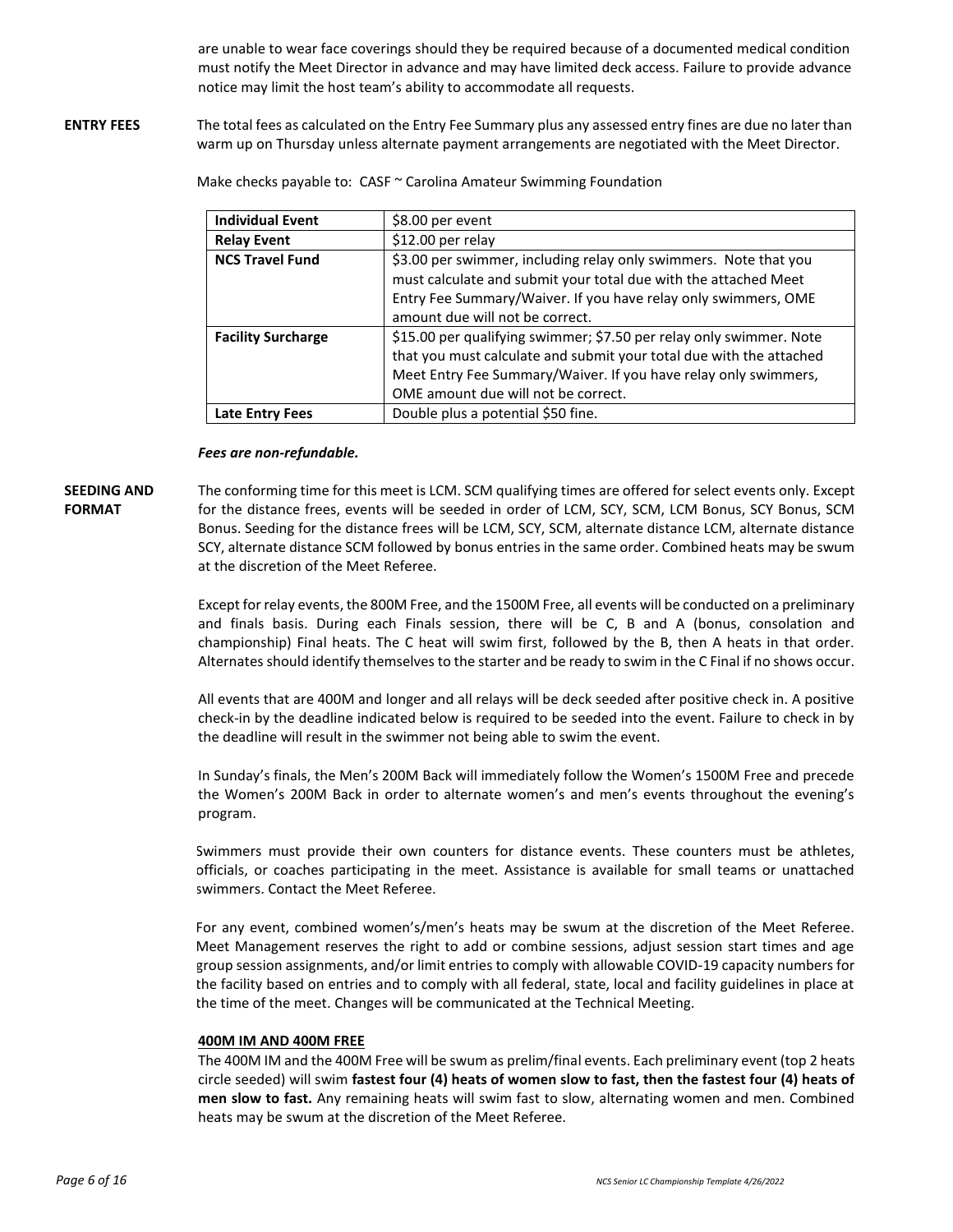#### **800M AND 1500M FREE**

The 800M and 1500M Free will be swum as timed final events. Qualifiers will be ranked by their entry event/course as follows: 800M/1000Y/800S/1500M/1650Y/1500S for the 800 and 1500M/1650Y/1500S/800M/1000Y/800S for the 1500. All heats of the 800M Free will swim alternating women and men, fast to slow. After positive check in, the fastest heat of women and fastest heat of men in the 1500M Free will swim during the Finals session on Sunday. All other heats of the 1500M Free will swim at the conclusion of Prelims after a 10-minute break, fast to slow, alternating women and men. Combined heats may be swum at the discretion of the Meet Referee. There will be NO AM/PM option for the 1500M. Swimmers must provide their own counters for the 800M and 1500M Frees.

#### **RELAYS**

All relays will be swum as timed finals. Relay will swim first two heats of women fast to slow, first two heats of men fast to slow, followed by remaining heats fast to slow alternating women and men.

Relays will swim during the evening sessions on Thursday and Friday. Teams have a choice of AM or PM on Sunday. Those *not indicating a preference* will be seeded in the **AM**.

Relay cards are due to the Admin Referee according to the schedule below.

There will be a 10-minute break prior to the start of all relay events.

**CHANGES TO MEET**  Within USA Swimming Rules and with unanimous agreement of the Meet Referee, the Meet Director, **FORMAT**  and the Operations Vice Chair, *prior to the Technical Meeting*, limited changes *outside of those required for COVID-19 safety compliance* may be proposed to the format of the meet to improve competition and to accommodate unforeseen circumstances that arise after the meet is sanctioned. Changes require unanimous agreement of coaches at the Technical Meeting. *NCS and MSA reserve the right to alter the COVID-19 Safety Plan based on regulations in place at the time of the meet.*

Format changes that may be proposed for vote at the Technical Meeting are as follows:

- 1. **Number of Heats in Finals: PENDING ANY COVID-19 CAPACITY CONSTRAINTS,** if the number of qualified entrants exceeds 600, four finals heats may be contested. The D Final will be first, followed by C, B, and A. Alternates will be able to swim in the D or C Finals. In this case, the A Finalists will still parade and be announced behind the blocks however there will be no awards ceremonies.
- 2. **400s Converted to Timed Finals**: To manage timelines, the 400 IM and 400 Free may be contested as timed finals. The fastest top 3-4 heats of positively checked in swimmers will compete in Finals. In the Preliminary session, the next fastest 4 women's heats will swim slow to fast, then the next fastest 4 men's heats will swim slow to fast, then the remaining heats will swim fast to slow, alternating women and men.
- **CHASE STARTS/ FLIGHTING** Preliminary events of 100M or more may be conducted using chase starts. Preliminary heats may be flighted. Heats will be organized to most closely follow the original order stated below. This decision will be made by the Meet Referee, the Operations Vice Chair, and the Meet Director and announced no later than the Technical Meeting.
- POSITIVE CHECK IN All events that are 400M and longer and all relays will be deck seeded. A positive check-in by the deadline **SCHEDULE** indicated below is required to be seeded into the event. Failure to check in by the deadline will result in the swimmer or relay team not being able to swim the event. Relay names may be changed with the Admin Referee up until the start of the heat in which the relay is seeded to swim.

| <b>Individual Events</b>  | <b>Check-In Deadline</b> |           |                        |
|---------------------------|--------------------------|-----------|------------------------|
| 800M Free                 | Thursday                 | $4:15$ PM |                        |
| 400M IM                   | Friday                   | 8:30 AM   |                        |
| 400M Free                 | Saturday                 | 8:30 AM   |                        |
| 1500M Free                | 8:30 AM<br>Sunday        |           |                        |
| <b>Relay Events</b>       | <b>Check-In Deadline</b> |           | <b>Relay Cards Due</b> |
| 800M Free Relay           | Thursday                 | 4:30 PM   | 6:00 PM                |
| 400M Free Relay           | Friday                   | 8:30 AM   | 6:00 PM                |
| 400M Medley Relay (AM/PM) | Sunday                   | 8:30 AM   | 9:30 AM/5:30 PM        |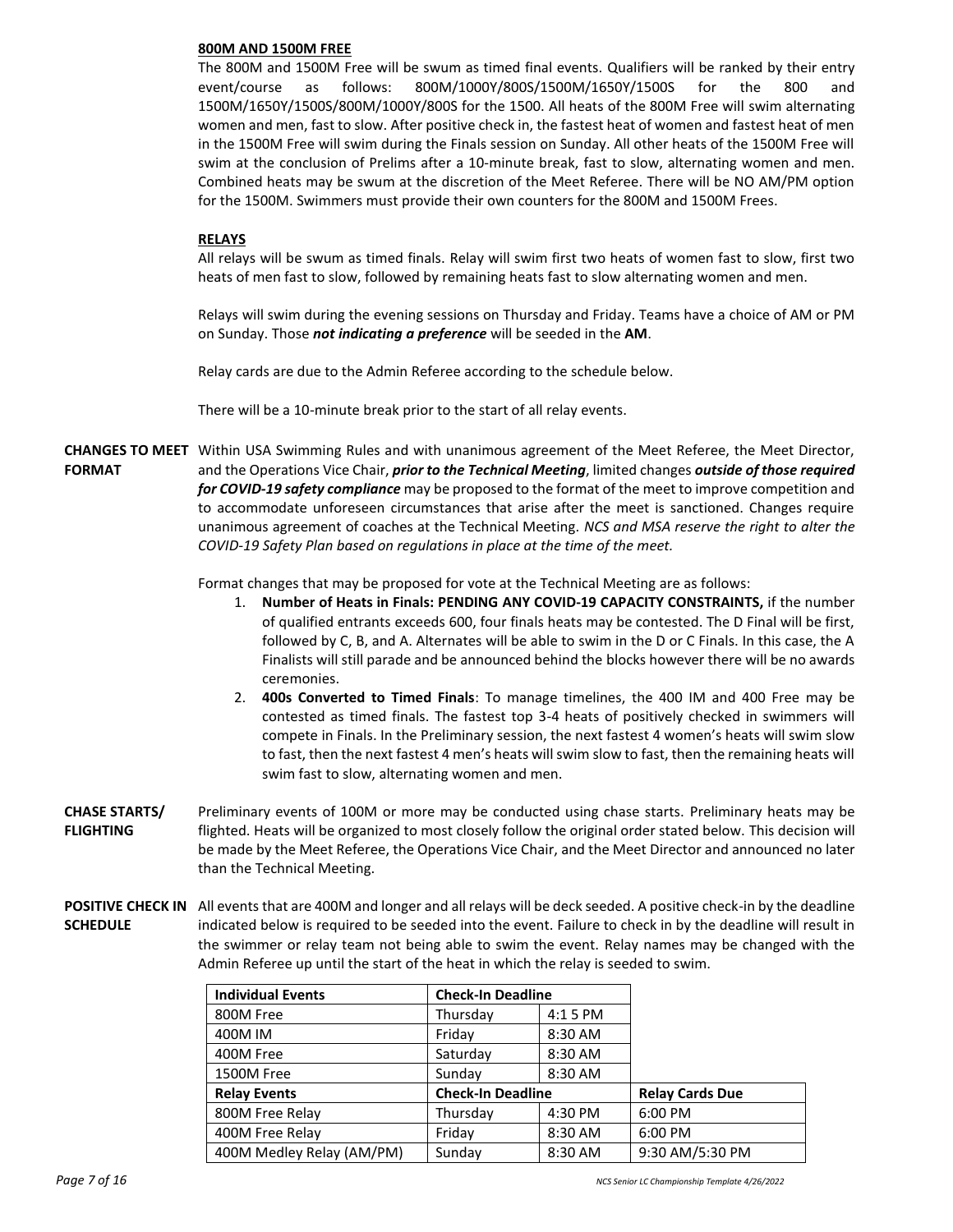| <b>SCRATCHES</b>                              | The current NCS Scratch Rule will be in effect during the conduct of this meet for prelim/finals and deck<br>seeded events (see attachment.) This will serve as the official guide for technical and procedural rules,<br>except when stated otherwise in the meet announcement. Coaches and swimmers are expected to be<br>familiar with the rule and penalties.                                                                                                                                                                   |
|-----------------------------------------------|-------------------------------------------------------------------------------------------------------------------------------------------------------------------------------------------------------------------------------------------------------------------------------------------------------------------------------------------------------------------------------------------------------------------------------------------------------------------------------------------------------------------------------------|
|                                               | While there is no penalty for not competing in the non-deck seeded preliminary events, a no show<br>and a declared false start are both considered disqualifications from an event and the swimmer is<br>considered to have competed or participated in the event. A swimmer wishing to scratch from a<br>preliminary event to make room for a time trial must scratch with the Admin Referee any time prior to<br>the beginning of the event. Any swims scratched in this manner will not count toward a swimmer's<br>daily limit. |
| <b>LOCKER ROOMS/</b><br><b>CHANGING AREAS</b> | Deck changing is prohibited. Locker rooms are reserved for athlete use and congregating in locker rooms<br>is strictly prohibited. Locker rooms will be monitored by the meet marshal. Additional changing area<br>procedures may be imposed to comply with any COVID-19 safety regulations.                                                                                                                                                                                                                                        |
|                                               | Separate rest room facilities are available for officials, coaches, and volunteers. Swimmers should<br>refrain from changing in or otherwise using these restrooms.                                                                                                                                                                                                                                                                                                                                                                 |
| <b>WARMUPS AND</b><br><b>BREAKS</b>           | A split period warm-up may be utilized at the Meet Referee and Operations Vice Chair's discretion if<br>swimmer numbers warrant. Warm-up assignments, if any, and procedures will be communicated prior<br>to the meet. All teams should be aware that they may not have access to warm up lanes in the<br>competition pool. Coaches will be responsible for monitoring athletes during warm-ups.                                                                                                                                   |
|                                               | Scheduled breaks are noted in the Order of Events. The Meet Referee has authority to add breaks as<br>necessary.                                                                                                                                                                                                                                                                                                                                                                                                                    |
| <b>SCORING</b>                                | INDIVIDUAL EVENTS: 20-17-16-15-14-13-12-11-9-7-6-5-4-3-2-1<br>RELAY EVENTS: 40-34-32-30-28-26-24-22-18-14-12-10-8-6-4-2<br>Only two relays per gender can score for each team.                                                                                                                                                                                                                                                                                                                                                      |
|                                               | Team scores and individual high point scores will be published at finals each evening.                                                                                                                                                                                                                                                                                                                                                                                                                                              |
| <b>AWARDS</b>                                 | The TOP 5 finishers in each event will be awarded according to the schedule announced at the technical<br>meeting. If a fourth final heat is added, no awards ceremonies will be conducted.                                                                                                                                                                                                                                                                                                                                         |
|                                               | Individual events: $1st - 8th$ place medals<br>Relays: 1 <sup>st</sup> -3 <sup>rd</sup> place medals                                                                                                                                                                                                                                                                                                                                                                                                                                |
|                                               | NCS Team Place Awards: $1st - 3rd$ place for Large Team, Medium Team, and Small Team categories. NCS<br>teams will be assigned to categories based on USA Swimming Virtual Club standings as of July 15. NCS<br>university clubs are automatically assigned to Large Teams.                                                                                                                                                                                                                                                         |
|                                               | High Point Awards: Top scoring NCS-registered female and male.                                                                                                                                                                                                                                                                                                                                                                                                                                                                      |
|                                               | Phillips Performance Award: Highest cumulative FINA power-points by a female and a male.                                                                                                                                                                                                                                                                                                                                                                                                                                            |
| <b>READY ROOM</b>                             | Qualifiers for the A final are invited to report to the ready room five minutes prior to their event for<br>the parade of the A final heat. All other heats report to the blocks.                                                                                                                                                                                                                                                                                                                                                   |
| <b>RESULTS</b>                                | Results will be available on Meet Mobile, the host team's website, and NCSwim.org facility internet<br>connectivity permitting. At the conclusion of the meet, teams will be emailed results files or may request<br>results files on a memory stick.                                                                                                                                                                                                                                                                               |
| <b>TIME TRIALS</b>                            | Entry fees for time trials will be \$10.00 for individual events and \$20.00 for relays due at sign up. Time<br>trials count towards a swimmer's individual event total for each day, but not the meet total. Swimmers<br>must provide their own timers for time trials. Swimmers may compete in up to two time trials during<br>the meet. Time trials are limited to qualifiers and relay only swimmers who enter and compete in an<br>individual event or relay event during the meet.                                            |
|                                               | Time trials will be offered after Prelims and after Finals time permitting and at the discretion<br>of the Meet Referee and Operations Vice Chair. Time trials may also be offered after Thursday                                                                                                                                                                                                                                                                                                                                   |

evening's events at the discretion of the Meet Referee.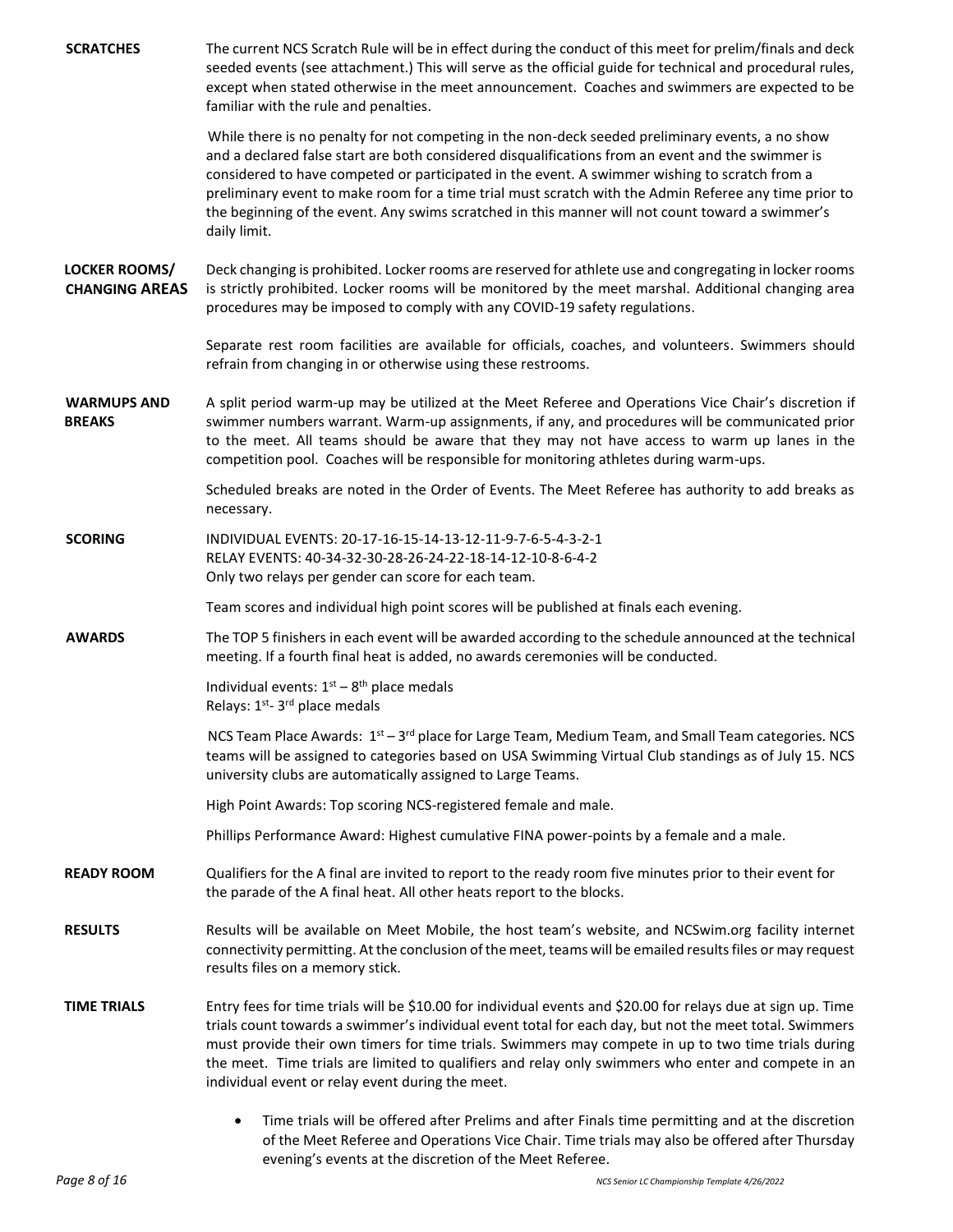|                    | Only qualifiers and relay only swimmers who are properly entered and compete in the meet<br>٠<br>are eligible for individual or relay time trials.<br>Entry deadline for time trials shall be no later than one hour after the beginning of the session.<br>$\bullet$<br>This time may be changed in the Technical Meeting depending on projected session time lines.<br>Time trial session lengths may be set at the discretion of the Meet Referee and the Operations<br>Vice Chair.                                                                                                                                                                                                                                                                                                                                                                                                                                                                                                                                                                                                                                        |
|--------------------|-------------------------------------------------------------------------------------------------------------------------------------------------------------------------------------------------------------------------------------------------------------------------------------------------------------------------------------------------------------------------------------------------------------------------------------------------------------------------------------------------------------------------------------------------------------------------------------------------------------------------------------------------------------------------------------------------------------------------------------------------------------------------------------------------------------------------------------------------------------------------------------------------------------------------------------------------------------------------------------------------------------------------------------------------------------------------------------------------------------------------------|
|                    | Time trials will begin not more than 15 minutes following the session conclusion. All teams<br>٠<br>competing in the time trial session may agree to less than 15 minutes.<br>The distance freestyles typically will be offered after only one session. The session will be<br>٠<br>determined by the Meet Referee, depending on the size of the meet, time available, etc., and<br>will be announced at the Technical Meeting. Swimmers in the distance freestyles must provide<br>their own lap counters.<br>The event order will follow national protocol except that:<br>٠<br>50s will be either the first or last events of the session as determined by the Meet<br>$\circ$<br>Referee and the Meet Director.<br>For the session that the distance frees are offered, they will be the last events of the<br>$\circ$<br>session or, if 50s are last, the next to last events of the session.<br>Events may be combined. However, backstroke events should not be combined with forward<br>$\bullet$<br>starting events.<br>Time permitting and at the discretion of the Meet Referee, non-meet event time trials may be |
|                    | conducted and may be combined with other events.<br>The time trial entry procedures will be announced at the Technical Meeting.                                                                                                                                                                                                                                                                                                                                                                                                                                                                                                                                                                                                                                                                                                                                                                                                                                                                                                                                                                                               |
| <b>COACHES</b>     | There will be a virtual Technical Meeting on Wednesday at 8:00 PM via Zoom. Coaches are responsible<br>for any information presented at the meeting. Meetings may also be held at other times announced by<br>the Meet Referee.                                                                                                                                                                                                                                                                                                                                                                                                                                                                                                                                                                                                                                                                                                                                                                                                                                                                                               |
| <b>CREDENTIALS</b> | All coaches must check in and provide proof of current USA Swimming membership to the Meet<br>Director. Officials must show proof of current USA Swimming membership and NCS certification to the<br>Meet Referee. A current member's Deck Pass is acceptable proof of USA Swimming membership for all<br>purposes. Those failing to provide proof of membership could be barred from the deck. All coaches on<br>deck must display their USA Swimming membership card in a visible place, have their Deck Pass card<br>readily accessible at all times, or wear any identifying item required by the Host Team.                                                                                                                                                                                                                                                                                                                                                                                                                                                                                                              |
| <b>OFFICIALS</b>   | An online signup sheet will be made available on www.SwimNC.com. prior to the meet for officials to<br>indicate availability and interest in requesting an assigned position (AR, DR, SR, CJ) or evaluation.<br>Officials requesting assigned positions or evaluations should sign up by June 17. Assignments will be<br>based on evaluation requests, level of experience, and other factors at the discretion of the Meet<br>Referee and the NCS Officials Chair.                                                                                                                                                                                                                                                                                                                                                                                                                                                                                                                                                                                                                                                           |
|                    | Assigned officials will be notified by the Meet Referee. Officials being evaluated will be notified by the<br>Meet Referee or the National Evaluator. Pending changes to the COVID safety plan at the time of the<br>meet, a mandatory virtual stroke briefing may be held on Tuesday prior to the meet (time to be<br>announced) and meetings prior to each session as announced by the Meet Referee.                                                                                                                                                                                                                                                                                                                                                                                                                                                                                                                                                                                                                                                                                                                        |
|                    | Officials must show proof of current USA Swimming membership and NCS certification to the Meet<br>Referee upon request. A current member's Deck Pass is acceptable proof of USA Swimming membership<br>for all purposes.                                                                                                                                                                                                                                                                                                                                                                                                                                                                                                                                                                                                                                                                                                                                                                                                                                                                                                      |
|                    | This meet has been designated as a USA Swimming Official Qualification Meet: certification for N2 S&T,<br>CJ, DR, AR; re-certification for N2 all positions; certification and re-certification for all N3 positions<br>(pending availability of N3 evaluators for each position). A limited number of N2 AO evaluations may be<br>offered at the discretion of the NCS Officials Chair. Officials interested in other evaluations should<br>contact the NCS Officials Chair by June 17. Eligible officials requesting evaluation should sign up on the<br>Officials Sign Up form by June 17. Please see the USA Swimming website for additional information on<br>national evaluation eligibility and certification requirements.                                                                                                                                                                                                                                                                                                                                                                                            |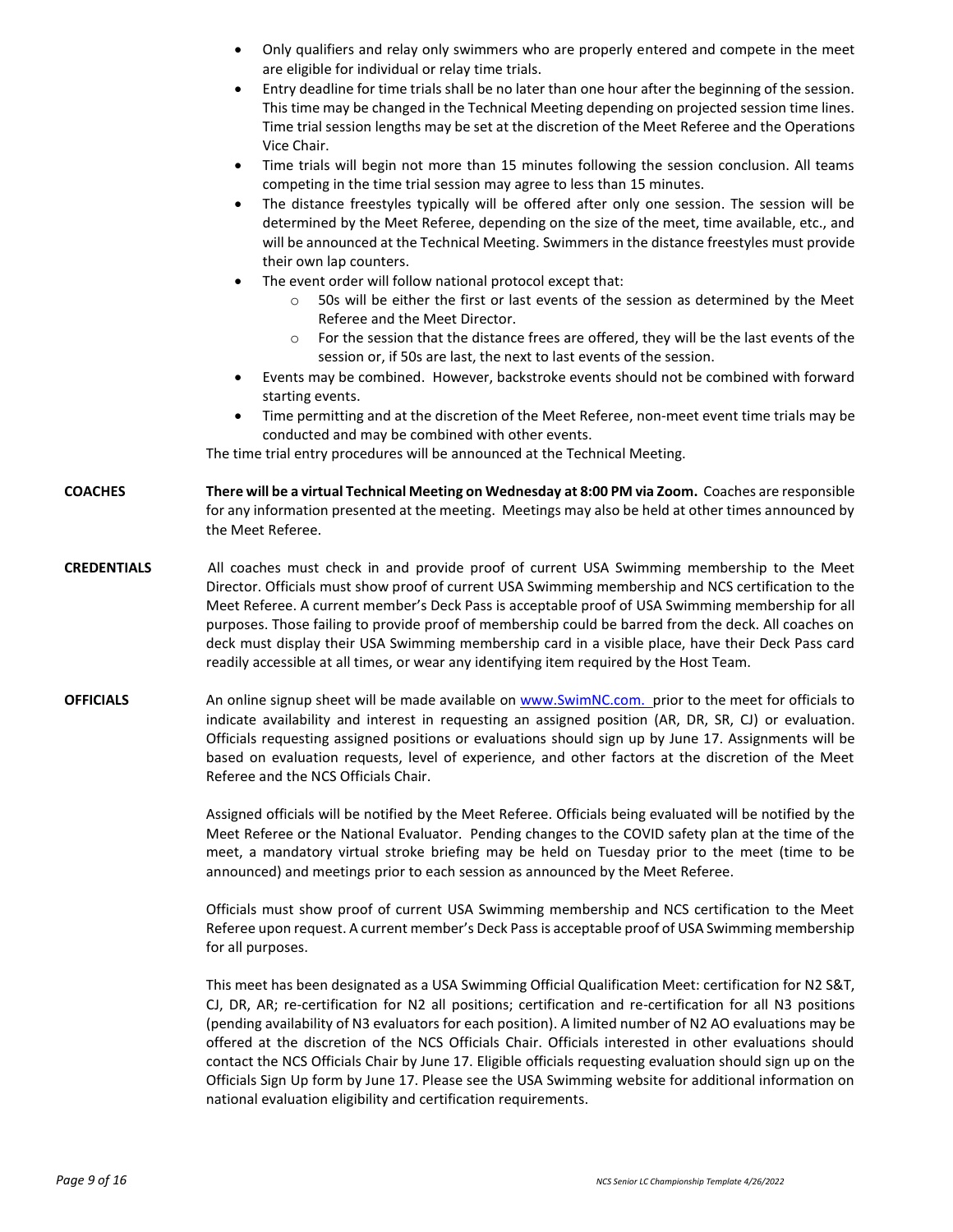| <b>ELIGIBILITY AND</b><br><b>TECHNICAL JURY</b> | An Eligibility and Technical Jury will be appointed by the Operations Vice Chair or his designee<br>consisting of one coach, one swimmer, and one non-coach/non-athlete member of NC Swimming<br>should an eligibility or technical protest arise.                                                                                                                                                                                                                                                                                                                                                                                                                                                                                                                                                                                                                                                                                                                                                                                                                                                                              |
|-------------------------------------------------|---------------------------------------------------------------------------------------------------------------------------------------------------------------------------------------------------------------------------------------------------------------------------------------------------------------------------------------------------------------------------------------------------------------------------------------------------------------------------------------------------------------------------------------------------------------------------------------------------------------------------------------------------------------------------------------------------------------------------------------------------------------------------------------------------------------------------------------------------------------------------------------------------------------------------------------------------------------------------------------------------------------------------------------------------------------------------------------------------------------------------------|
| <b>HOSPITALITY AND</b><br><b>CONCESSIONS</b>    | There will be hospitality available to all coaches and officials.                                                                                                                                                                                                                                                                                                                                                                                                                                                                                                                                                                                                                                                                                                                                                                                                                                                                                                                                                                                                                                                               |
| WAIVER/<br><b>RELEASE</b>                       | As a team entered in this meet, upon entry you are verifying that all of the swimmers and coaches listed<br>on your OME entry are registered with USA Swimming. You acknowledge that you are familiar with and<br>will enforce with your team the Safe Sport rules and COVID-19 Safety procedures of USA Swimming, Inc.<br>and North Carolina Swimming, Inc. regarding warm-up procedures and meet safety guidelines, and that<br>you shall be responsible for the compliance of your swimmers with those rules during this meet. The<br>MCAC, Mecklenburg County, MSA, North Carolina Swimming, Inc., and USA Swimming, Inc., their<br>agents, employees, and coaches shall be held free and harmless from any and all liabilities or claims for<br>damages arising by reason of illness or injury to anyone during the conduct of this meet. You<br>acknowledge that by entering this meet, you are granting permission for the names of any or all of your<br>team's swimmers to be published on the internet in the form of Psych Sheets, Meet Results, or any<br>other documents associated with the running of this meet. |
| <b>IMAGE RELEASE</b>                            | All participants agree to be filmed and photographed by the NCS approved photographer(s) and<br>videographers and to allow the right to use names and pictures before, during, or after the meet such<br>as in public psych sheets, heat sheets, and results or featured on the NCS website or social media or in<br>public broadcast of the event via television, live stream, or webcast. Parents and guardians of minor                                                                                                                                                                                                                                                                                                                                                                                                                                                                                                                                                                                                                                                                                                      |

swimmers who do not wish their swimmers to participate in interviews or have individual pictures featured on any media should inform their team's head coach and the Meet Director prior to the meet.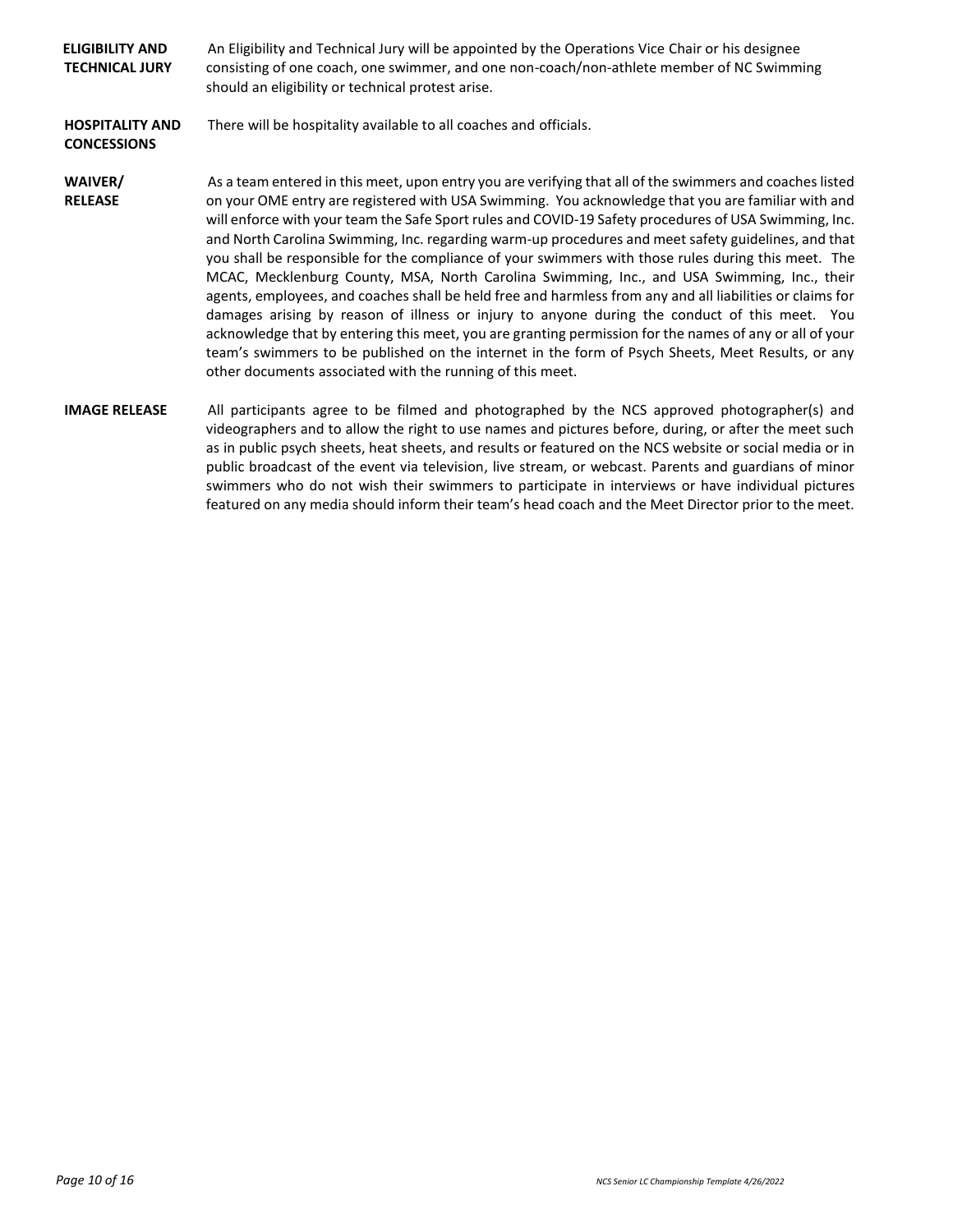

# **2022 NORTH CAROLINA SWIMMING LONG COURSE SENIOR CHAMPIONSHIP ORDER OF EVENTS**

|               | <b>THURSDAY EVENTS</b>                         |             |
|---------------|------------------------------------------------|-------------|
| Women's Event | <b>Timed Finals at 5:00 PM</b>                 | Men's Event |
|               | 800M Freestyle                                 |             |
|               | 10-minute break                                |             |
| 3             | 800M Freestyle Relay                           | 4           |
|               |                                                |             |
|               | <b>FRIDAY EVENTS</b>                           |             |
| Women's Event | Preliminaries at 9:00 AM and Finals at 6:00 PM | Men's Event |
|               | 200M Freestyle                                 |             |
|               |                                                | 6           |
| 7             | 100M Breaststroke                              | 8           |
| 9             | 100M Butterfly                                 | 10          |
| 11            | 400M IM                                        | 12          |
|               | 10-minute break                                |             |

|               | <b>SATURDAY EVENTS</b>                         |             |
|---------------|------------------------------------------------|-------------|
| Women's Event | Preliminaries at 9:00 AM and Finals at 6:00 PM | Men's Event |
| 15            | 200M Butterfly                                 | 16          |
| 17            | 50M Freestyle                                  | 18          |
| 19            | 200M Breaststroke                              | 20          |
|               | 100M Backstroke                                | 22          |
|               | 400M Freestyle                                 | 24          |

|               | <b>SUNDAY EVENTS</b>                           |             |
|---------------|------------------------------------------------|-------------|
| Women's Event | Preliminaries at 9:00 AM and Finals at 5:30 PM | Men's Event |
| 25            | 100M Freestyle                                 | 26          |
| 27            | 1500M Freestyle** (top heat at night)          |             |
| 29            | 200M Backstroke                                | 28          |
|               | 1500M Freestyle** (top heat at night)          | 30          |
| 31            | 200M IM                                        | 32          |
|               | 10-minute break                                |             |
| 33            | 400M Medley Relay*** (AM/PM)                   | 34          |

\* All relays on Friday swim at night.

\*\* Top heat swims at night. No AM/PM option. Morning heats swim at the end of the morning session after relays and a 10-minute break.

\*\*\* Sunday relays swum in the morning or at night according to AM/PM preference.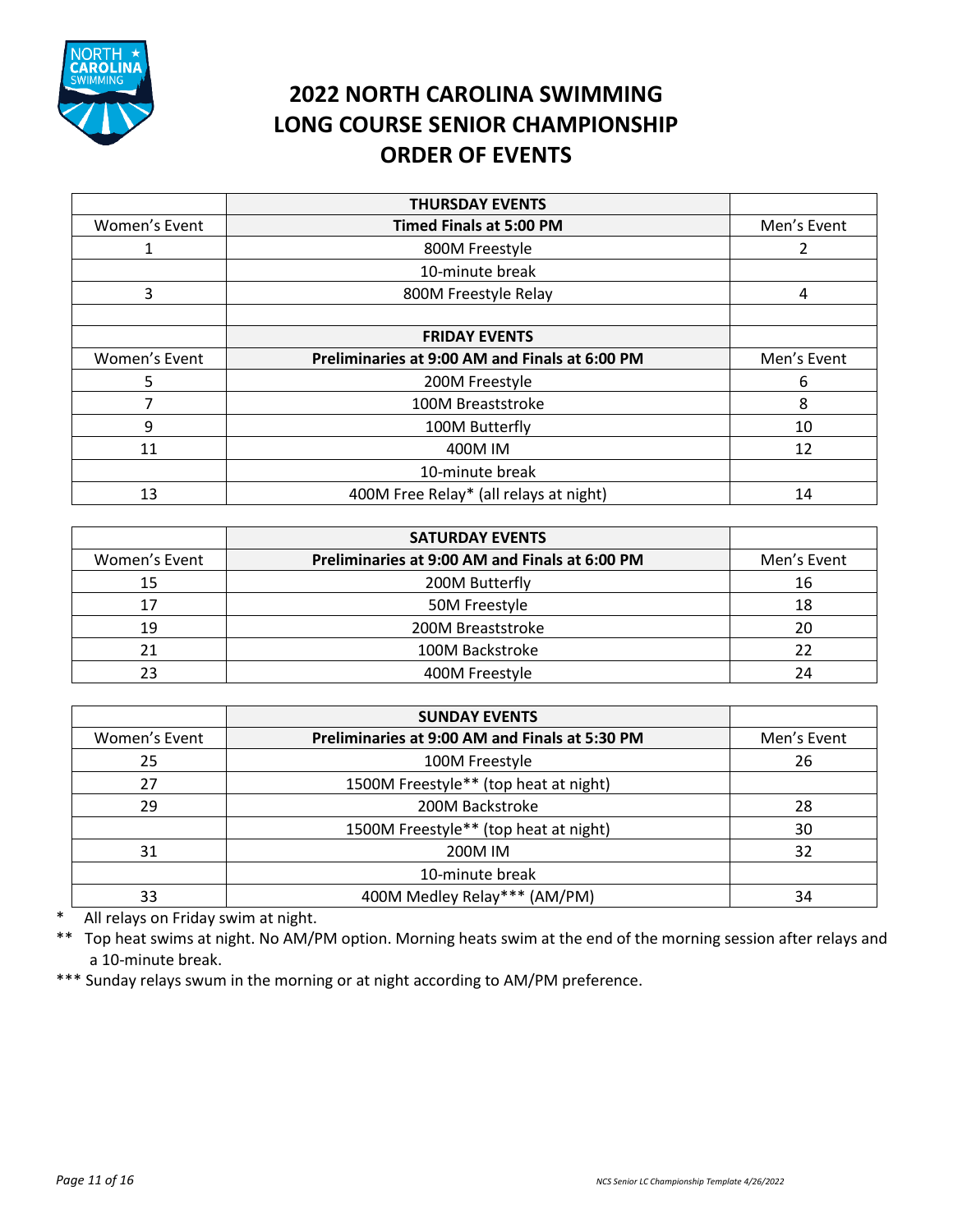

# **2022 North Carolina Swimming Long Course Senior Championships Qualifying Time Standards**

|            |               | <b>Women</b> | Men      |
|------------|---------------|--------------|----------|
| LCM        | 50 Fr         | 29.69        | 26.89    |
| <b>SCY</b> |               | 26.19        | 23.09    |
| LCM        | 100 Fr        | 1:03.99      | 58.99    |
| <b>SCY</b> |               | 56.39        | 50.79    |
| LCM        | 200 Fr        | 2:17.69      | 2:06.59  |
| <b>SCY</b> |               | 2:01.19      | 1:51.09  |
| LCM        | 4-500 Fr      | 4:48.79      | 4:30.29  |
| <b>SCY</b> |               | 5:21.99      | 5:00.19  |
| SCM        |               | 4:44.99      | 4:26.49  |
| LCM        | 8-1000 Fr     | 9:56.49      | 9:20.99  |
| <b>SCY</b> |               | 11:08.59     | 10:30.19 |
| <b>SCM</b> |               | 9:45.19      | 9:09.69  |
| LCM        | 15-1650 Fr    | 19:01.59     | 17:54.89 |
| <b>SCY</b> |               | 18:39.79     | 17:30.19 |
| <b>SCM</b> |               | 18:41.59     | 17:34.89 |
| LCM        | <b>100 Bk</b> | 1:12.89      | 1:05.99  |
| <b>SCY</b> |               | 1:03.49      | 56.69    |
| LCM        | 200 Bk        | 2:36.49      | 2:22.89  |
| <b>SCY</b> |               | 2:16.79      | 2:03.39  |
| <b>LCM</b> | <b>100 BR</b> | 1:21.99      | 1:13.69  |
| <b>SCY</b> |               | 1:12.79      | 1:03.89  |
| <b>LCM</b> | <b>200 BR</b> | 2:56.69      | 2:40.39  |
| <b>SCY</b> |               | 2:35.39      | 2:18.99  |
| LCM        | 100 FI        | 1:10.69      | 1:02.49  |
| <b>SCY</b> |               | 1:02.89      | 55.79    |
| LCM        | 200 FI        | 2:33.49      | 2:20.49  |
| <b>SCY</b> |               | 2:17.69      | 2:04.39  |
| LCM        | 200 IM        | 2:37.39      | 2:23.99  |
| <b>SCY</b> |               | 2:17.39      | 2:04.09  |
| LCM        | 400 IM        | 5:31.19      | 5:06.79  |
| <b>SCY</b> |               | 4:52.19      | 4:25.79  |
| SCM        |               | 5:19.89      | 4:55.49  |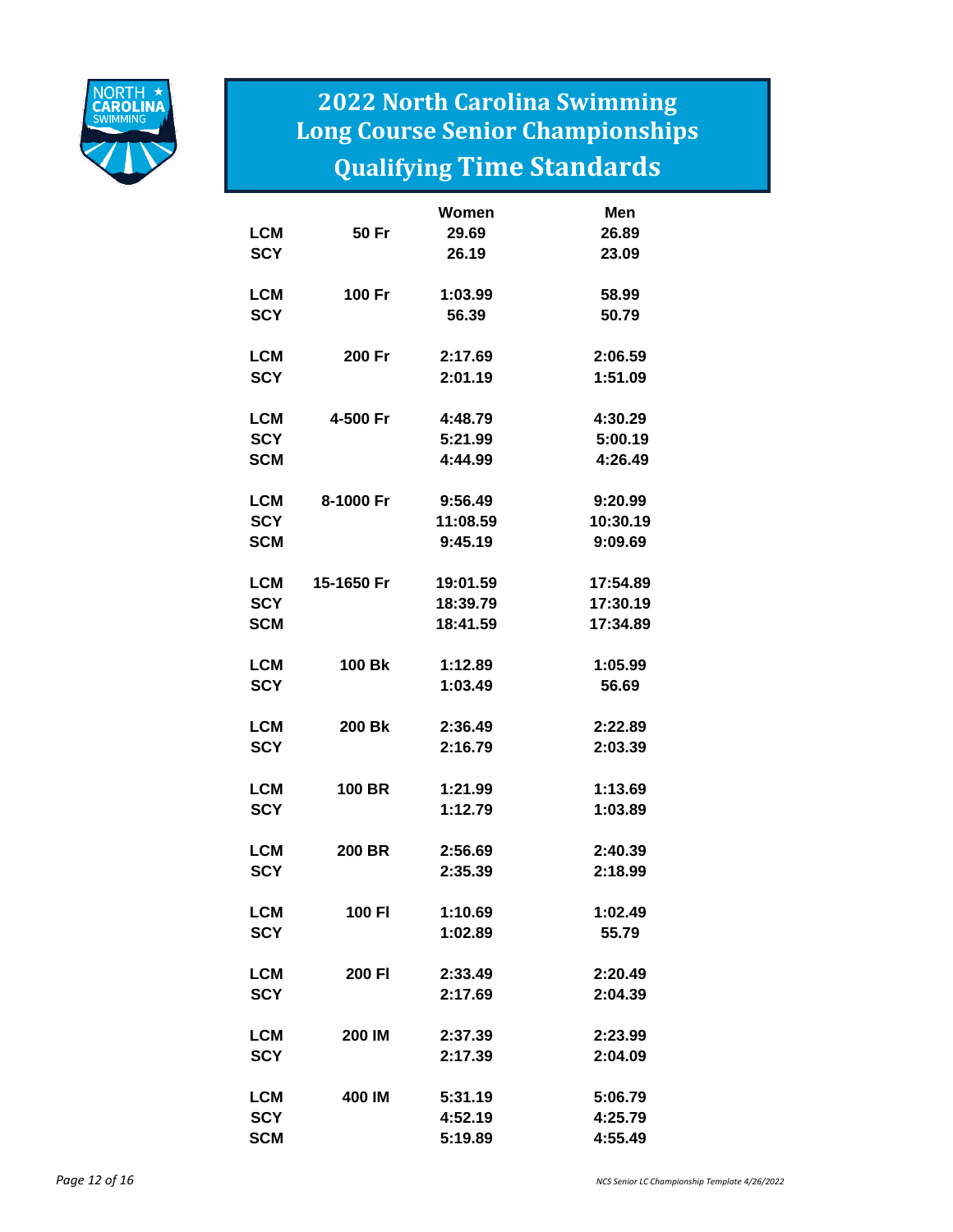# **USA Swimming Para Motivational Time Standards**

| Para 1 LSC Motivational Time Standards                                                                                              |                    |                    |                    |                   |                    |                   |                    |                    |                               |                    |                    |                    |                   |                    |                    |                    |                       |  |
|-------------------------------------------------------------------------------------------------------------------------------------|--------------------|--------------------|--------------------|-------------------|--------------------|-------------------|--------------------|--------------------|-------------------------------|--------------------|--------------------|--------------------|-------------------|--------------------|--------------------|--------------------|-----------------------|--|
|                                                                                                                                     |                    |                    |                    |                   | Girls              |                   |                    |                    |                               | <b>Boys</b>        |                    |                    |                   |                    |                    |                    |                       |  |
|                                                                                                                                     | 10 & U P1          |                    | 11-12 P1           |                   | 13-14 P1           |                   | 15 & O P1          |                    | <b>P1</b>                     | 10 & U P1          |                    | 11-12 P1           |                   | 13-14 P1           |                    | 15 & O P1          |                       |  |
| - non-ambulatory (wheelchair<br>bound): limited use of all four                                                                     | <b>SCY</b>         | <b>LCM</b>         | <b>SCY</b>         | <b>LCM</b>        | <b>SCY</b>         | <b>LCM</b>        | <b>SCY</b>         | <b>LCM</b>         |                               | <b>SCY</b>         | <b>LCM</b>         | <b>SCY</b>         | <b>LCM</b>        | <b>SCY</b>         | <b>LCM</b>         | <b>SCY</b>         | <b>LCM</b><br>1:18.29 |  |
|                                                                                                                                     | 1:44.49            | 1:44.4             | 1:34.69            | 1:34.6            | 1:26.1             | 1:26.1            | 1:24.89<br>2:58.09 | 1:24.89<br>2:58.09 | <b>50 FR</b>                  | 1:39.29            | 1:39.2             | 1:30.2             | 1:30.2            | 1:21.29            | 1:21.2             | 1:18.29<br>2:56.69 | 2:56.69               |  |
|                                                                                                                                     | 3:39.19<br>8:44.89 | 3:39.19<br>8:44.89 | 3:18.59<br>7:55.69 | 3:18.59<br>7:55.6 | 3:00.79<br>7:12.99 | 3:00.79<br>7:12.9 | 7:06.49            | 7:06.49            | <b>100 FR</b>                 | 3:44.19<br>6.09.09 | 3:44.19<br>6:09.0  | 3:23.79<br>5:35.59 | 3:23.7<br>5:35.5  | 3:03.49<br>5:01.99 | 3:03.49<br>5:01.99 | 4:50.90            | 4:50.89               |  |
| extremities                                                                                                                         | 2:03.59            | 2:03.59            | 1:51.99            | 1:51.99           | 1:41.99            | 1:41.99           | 1:40.39            | 1:40.39            | <b>200 FR</b><br><b>50 BK</b> | 1:22.89            | 1:22.8             | 1:15.39            | 1:15.39           | 1:07.89            | 1:07.89            | 1:05.39            | 1:05.39               |  |
|                                                                                                                                     | 3:47.19            | 3:47.19            | 3:25.89            | 3:25.89           | 3:07.49            | 3:07.4            | 3:04.59            | 3:04.59            | <b>100 BK</b>                 | 3:01.19            | 3:01.19            | 2:44.69            | 2:44.6            | 2:28.19            | 2:28.1             | 2:22.69            | 2:22.69               |  |
|                                                                                                                                     | 1:54.39            | 1:54.3             | 1:43.63            | 1:43.6            | 1:34.3             | 1:34.3            | 1:32.99            | 1:32.99            | <b>50 BR</b>                  | 1:29.59            | 1:29.5             | 1:21.49            | 1:21.4            | 1:13.29            | 1:13.2             | 1:10.59            | 1:10.59               |  |
|                                                                                                                                     | 5:26.29            | 5:26.29            | 4:55.69            | 4:55.6            | 4:29.19            | 4:29.1            | 4:25.19            | 4:25.1             | <b>100 BR</b>                 | 4:19.99            | 4:19.9             | 3:56.39            | 3:56.3            | 3:32.69            | 3:32.6             | 3:24.89            | 3:24.89               |  |
|                                                                                                                                     | 3:03.89            | 3:03.89            | 2:46.69            | 2:46.6            | 2:31.7             | 2:31.7            | 2:29.49            | 2:29.49            | <b>50 FL</b>                  | 2:48.09            | 2:48.0             | 2:32.79            | 2:32.7            | 2:17.49            | 2:17.49            | 2:12.39            | 2:12.39               |  |
| 뉪                                                                                                                                   | 7:35.89            | 7:35.8             | 6:53.15            | 6:53.1            | 6:16.1             | 6:16.1            | 6:10.49            | 6:10.49            | 150 IM                        | 7:30.09            | 7:30.0             | 6:49.19            | 6:49.1            | 6:08.19            | 6:08.1             | 5:54.59            | 5:54.59               |  |
| Para 2  LSC Motivational Time Standards                                                                                             |                    |                    |                    |                   |                    |                   |                    |                    |                               |                    |                    |                    |                   |                    |                    |                    |                       |  |
|                                                                                                                                     |                    |                    |                    |                   | Girls              |                   |                    |                    |                               |                    |                    |                    |                   | <b>Boys</b>        |                    |                    |                       |  |
|                                                                                                                                     | 10 & U P2          |                    | 11-12 P2           |                   | 13-14 P2           |                   | 15 & O P2          |                    |                               | 10 & U P2          |                    | 11-12 P2           |                   | 13-14 P2           |                    |                    | 15 & O P2             |  |
|                                                                                                                                     | <b>SCY</b>         | <b>LCM</b>         | <b>SCY</b>         | <b>LCM</b>        | <b>SCY</b>         | <b>LCM</b>        | <b>SCY</b>         | <b>LCM</b>         | <b>P2</b>                     | <b>SCY</b>         | <b>LCM</b>         | <b>SCY</b>         | <b>LCM</b>        | <b>SCY</b>         | <b>LCM</b>         | <b>SCY</b>         | <b>LCM</b>            |  |
|                                                                                                                                     | 56.89              | 59.79              | 51.49              | 54.1              | 46.89              | 49.3              | 46.19              | 48.59              | <b>50 FR</b>                  | 53.99              | 56.7               | 49.09              | 51.69             | 44.19              | 46.49              | 42.59              | 44.7                  |  |
|                                                                                                                                     | 2:06.59            | 2:13.1             | 1:54.69            | 2:00.6            | 1:44.39            | 1:49.8            | 1:42.79            | 1:48.19            | <b>100 FR</b>                 | 1:59.09            | 2:05.29            | 1:48.2             | 1:53.99           | 1:37.39            | 1:42.5             | 1:33.79            | 1:38.79               |  |
| ambulatory with assistance, can be wheelchair<br>bound with high functioning upper body.<br>- dwarfism, multiple limb deficiencies, | 4:20.49            | 4:34.19            | 3:56.09            | 4:08.4            | 3:34.89            | 3:46.2            | 3:31.69            | 3:42.79            | <b>200 FR</b>                 | 4:11.89            | 4:25.0             | 3:48.49            | 4:00.9            | 3:26.09            | 3:36.89            | 3:18.49            | 3:28.89               |  |
|                                                                                                                                     |                    |                    | 9:37.09            | 7:51.09           | 8:45.39            | 7:08.89           | 8:37.49            | 7:02.39            | 400/                          |                    |                    | 9:37.89            | 7:51.69           | 8:40.09            | 7:04.49            | 8:20.79            | 6:48.79               |  |
|                                                                                                                                     |                    |                    |                    |                   |                    |                   |                    |                    | <b>500 FR</b>                 |                    |                    |                    |                   |                    |                    |                    |                       |  |
|                                                                                                                                     | 1:09.09            | 1:12.69            | 1:02.59            | 1:05.8            | 56.9               | 59.9              | 56.09              | 59.0               | <b>50 BK</b>                  | 1:01.09            | 1:04.29            | 55.49              | 58.3              | 49.99              | 52.5               | 48.09              | 50.69                 |  |
|                                                                                                                                     | 2:39.79            | 2:48.19            | 2:24.79            | 2:32.4            | 2:11.89            | 2:18.79           | 2:09.89            | 2:16.69            | <b>100 BK</b>                 | 2:32.79            | 2:40.8             | 2:18.89            | 2:26.29           | 2:05.09            | 2:11.59            | 2:00.39            | 2:06.79               |  |
|                                                                                                                                     | 1:12.09            | 1:15.89            | 4:58.79            | 5:14.4            | 4:31.99            | 4:46.2            | 4:27.89            | 4:41.99            | <b>200 BK</b>                 |                    |                    | 4:20.8             | 4:34.5            | 3:54.79            | 4:07.0             | 3:46.09            | 3:57.99               |  |
|                                                                                                                                     | 2:39.99            | 2:48.39            | 1:05.49<br>2:24.99 | 1:08.89<br>2:32.5 | 59.59<br>2:11.9    | 1:02.69<br>2:18.8 | 58.69<br>2:09.99   | 1:01.69<br>2:16.79 | <b>50 BR</b><br><b>100 BR</b> | 1:09.19<br>2:33.39 | 1:12.79<br>2:41.49 | 1:02.89<br>2:19.49 | 1:06.19<br>2:26.7 | 56.59<br>2:05.49   | 59.59<br>2:12.0    | 54.49<br>2:00.89   | 57.39<br>2:07.19      |  |
|                                                                                                                                     |                    |                    | 5:17.19            | 5:34.1            | 4:24.8             | 4:38.7            | 4:44.69            | 4:59.5             | <b>200 BR</b>                 |                    |                    | 5:00.9             | 5:16.7            | 4:30.8             | 4:45.0             | 4:20.8             | 4:34.5                |  |
|                                                                                                                                     | 1:09.59            | 1:13.1             | 1:03.09            | 1:06.3            | 57.39              | 1:00.3            | 56.59              | 59.49              | <b>50 FL</b>                  | 55.89              | 58.7               | 50.79              | 53.49             | 45.69              | 48.09              | 43.99              | 46.39                 |  |
| 2                                                                                                                                   | 2:58.89            | 3:08.2             | 2:42.09            | 2:50.5            | 2:27.59            | 2:35.2            | 2:25.39            | 2:32.99            | 100 FL                        | 2:55.29            | 3:04.49            | 2:39.3             | 2:47.7            | 2:23.39            | 2:30.9             | 2:18.09            | 2:25.39               |  |
|                                                                                                                                     | 5:31.79            | 5:49.19            | 5:00.59            | 5:16.3            | 4:33.69            | 4:48.0            | 4:29.59            | 4:43.69            | 200 IM                        | 5:12.39            | 5:28.8             | 4:43.99            | 4:58.99           | 4:15.59            | 4:29.0             | 4:06.19            | 4:19.09               |  |
| Para 3  LSC Motivational Time Standards                                                                                             |                    |                    |                    |                   |                    |                   |                    |                    |                               |                    |                    |                    |                   |                    |                    |                    |                       |  |
|                                                                                                                                     |                    |                    |                    |                   |                    |                   |                    |                    |                               |                    |                    |                    |                   |                    |                    |                    |                       |  |
|                                                                                                                                     |                    |                    |                    |                   | Girls              |                   |                    |                    |                               |                    |                    |                    |                   | <b>Boys</b>        |                    |                    |                       |  |
|                                                                                                                                     | 10 & U P3          |                    | 11-12 P3           |                   | 13-14 P3           |                   | 15 & O P3          |                    | P3                            | 10 U P3            |                    | 11-12 P3           |                   | 13-14 P3           |                    | 15 & O P3          |                       |  |
| cellectual impairments, ambulatory                                                                                                  | <b>SCY</b>         | <b>LCM</b>         | <b>SCY</b>         | <b>LCM</b>        | <b>SCY</b>         | <b>LCM</b>        | <b>SCY</b>         | <b>LCM</b>         |                               | <b>SCY</b>         | <b>LCM</b>         | <b>SCY</b>         | <b>LCM</b>        | <b>SCY</b>         | <b>LCM</b>         | <b>SCY</b>         | <b>LCM</b>            |  |
|                                                                                                                                     | 44.09              | 48.89              | 39.89              | 44.29             | 36.39              | 40.39             | 35.79              | 39.69              | <b>50 FR</b>                  | 39.79              | 44.19              | 36.19              | 40.19             | 32.59              | 36.19              | 31.39              | 34.79                 |  |
|                                                                                                                                     | 1:33.89            | 1:44.29            | 1:25.09            | 1:34.4            | 1:17.49            | 1:26.0            | 1:16.39            | 1:24.79            | <b>100 FR</b>                 | 1:26.49            | 1:36.09            | 1:18.59            | 1:27.29           | 1:10.79            | 1:18.59            | 1:08.09            | 1:15.69               |  |
|                                                                                                                                     | 3:51.49            | 4:17.1             | 3:29.79            | 3:53.0            | 3:10.9             | 3:32.1            | 3:08.09            | 3:28.9             | <b>200 FR</b>                 | 3:17.69            | 3:39.5             | 2:59.6             | 3:19.6            | 2:41.6             | 2:59.5             | 2:35.7             | 2:53.09               |  |
|                                                                                                                                     |                    |                    |                    |                   |                    |                   |                    |                    |                               |                    |                    |                    |                   |                    |                    |                    |                       |  |
|                                                                                                                                     | 8:46.89            | 7:43.19            | 7:57.59            | 6:59.79           | 7:14.79            | 6:22.19           | 7:08.19            | 6:16.39            | 400/<br><b>500 FR</b>         | 8:31.99            | 7:30.09            | 7:45.49            | 6:49.19           | 6:58.99            | 6:08.29            | 6:43.49            | 5:54.69               |  |
|                                                                                                                                     |                    |                    |                    |                   |                    |                   |                    |                    | 800/                          |                    |                    |                    |                   |                    |                    |                    |                       |  |
| istance.                                                                                                                            |                    |                    | 18:00.49           | 15:19.5           | 16:32.09           | 14:04.39          | 16:18.49           | 13:52.79           | <b>1000 FR</b>                |                    |                    | 18:21.59           | 15:37.49          | 16:31.39           | 14:03.69           | 15:54.69           | 13:32.49              |  |
|                                                                                                                                     |                    |                    |                    |                   |                    |                   |                    |                    | 1500/                         |                    |                    |                    |                   |                    |                    |                    |                       |  |
|                                                                                                                                     |                    |                    | 32:31.69           | 30:29.19          | 30:01.09           | 28:08.19          | 29:37.99           | 27:46.39           | <b>1650 FR</b>                |                    |                    | 34:04.19           | 31:55.79          | 30:39.71           | 28:44.19           | 29:31.53           | 27:40.29              |  |
| without significant assi                                                                                                            | 53.39              | 59.29              | 48.39              | 53.69             | 44.09              | 48.99             | 43.39              | 48.19              | <b>50 BK</b>                  | 45.59              | 50.69              | 41.49              | 46.09             | 37.29              | 41.49              | 35.89              | 39.89                 |  |
|                                                                                                                                     |                    |                    |                    |                   |                    |                   |                    |                    |                               |                    |                    |                    |                   |                    |                    |                    |                       |  |
|                                                                                                                                     | 1:52.49            | 2:04.99            | 1:41.99            | 1:53.29           | 1:32.89            | 1:43.19           | 1:31.49            | 1:41.59            | <b>100 BK</b>                 | 1:36.09            | 1:46.79            | 1:27.39            | 1:37.09           | 1:18.59            | 1:27.39            | 1:15.69            | 1:24.09               |  |
|                                                                                                                                     |                    |                    | 4:04.79            | 4:31.89           | 3:42.99            | 4:07.69           | 3:39.59            | 4:03.89            | <b>200 BK</b>                 |                    |                    | 3:29.49            | 3:52.79           | 3:08.59            | 3:29.49            | 3:01.59            | 3:21.79               |  |
|                                                                                                                                     | 56.79              | 1:03.09            | 51.49              | 57.19             | 46.79              | 51.99             | 46.09              | 51.19              | <b>50 BR</b>                  | 49.79              | 55.29              | 45.29              | 50.29             | 40.79              | 45.29              | 39.29              | 43.59                 |  |
|                                                                                                                                     | 1:59.69            | 2:12.99            | 1:48.49            | 2:00.49           | 1:38.69            | 1:49.69           | 1:37.19            | 1:47.99            | <b>100 BR</b>                 | 1:50.59            | 2:02.89            | 1:20.49            | 1:51.69           | 1:30.49            | 1:40.49            | 1:27.19            | 1:36.79               |  |
|                                                                                                                                     |                    |                    |                    |                   |                    |                   |                    |                    |                               |                    |                    |                    |                   |                    |                    |                    |                       |  |
|                                                                                                                                     |                    |                    | 4:20.29            | 4:49.19           | 3:56.99            | 4:23.29           | 3:53.29            | 4:19.19            | <b>200 BR</b>                 |                    |                    | 3:40.09            | 4:04.49           | 3:18.09            | 3:40.09            | 2:56.09            | 3:31.89               |  |
|                                                                                                                                     | 48.29              | 53.59              | 43.69              | 48.49             | 39.79              | 44.19             | 39.19              | 43.49              | 50 FL                         | 43.29              | 48.09              | 39.29              | 43.69             | 35.39              | 39.29              | 31.49              | 37.89                 |  |
| P3 - single limb deficiencies, visual impairments, in                                                                               | 1:41.69            | 1:52.89            | 1:32.09            | 1:42.2            | 1:23.89            | 1:33.1            | 1:22.59            | 1:31.69            | 100 FL                        | 1:30.89            | 1:40.99            | 1:22.79            | 1:31.99           | 1:14.39            | 1:22.59            | 1:06.09            | 1:19.59               |  |
|                                                                                                                                     |                    |                    | 3:40.99            | 4:05.49           | 3:21.39            | 3:43.69           | 3:18.09            | 3:40.09            | <b>200 FL</b>                 |                    |                    | 3:29.19            | 3:52.39           | 3:08.29            | 3:29.19            | 2:47.39            | 3:21.39               |  |
|                                                                                                                                     |                    |                    |                    |                   |                    |                   |                    |                    |                               |                    |                    |                    |                   |                    |                    |                    |                       |  |
|                                                                                                                                     | 3:57.99            | 4:24.39            | 3:35.69            | 3:59.59           | 3:16.29            | 3:38.09           | 3:19.39            | 3:34.79            | 200 IM                        | 3:29.69            | 3:52.99            | 3:10.69            | 3:31.7            | 2:51.59            | 3:10.69            | 2:32.49            | 3:03.59               |  |
|                                                                                                                                     |                    |                    | 8:34.59            | 9:25.49           | 7:48.39            | 8:34.69           | 7:41.39            | 8:26.99            | 400 IM                        |                    |                    | 7:46.79            | 8:20.09           | 6:56.79            | 7:30.09            | 6:40.09            | 7:13.39               |  |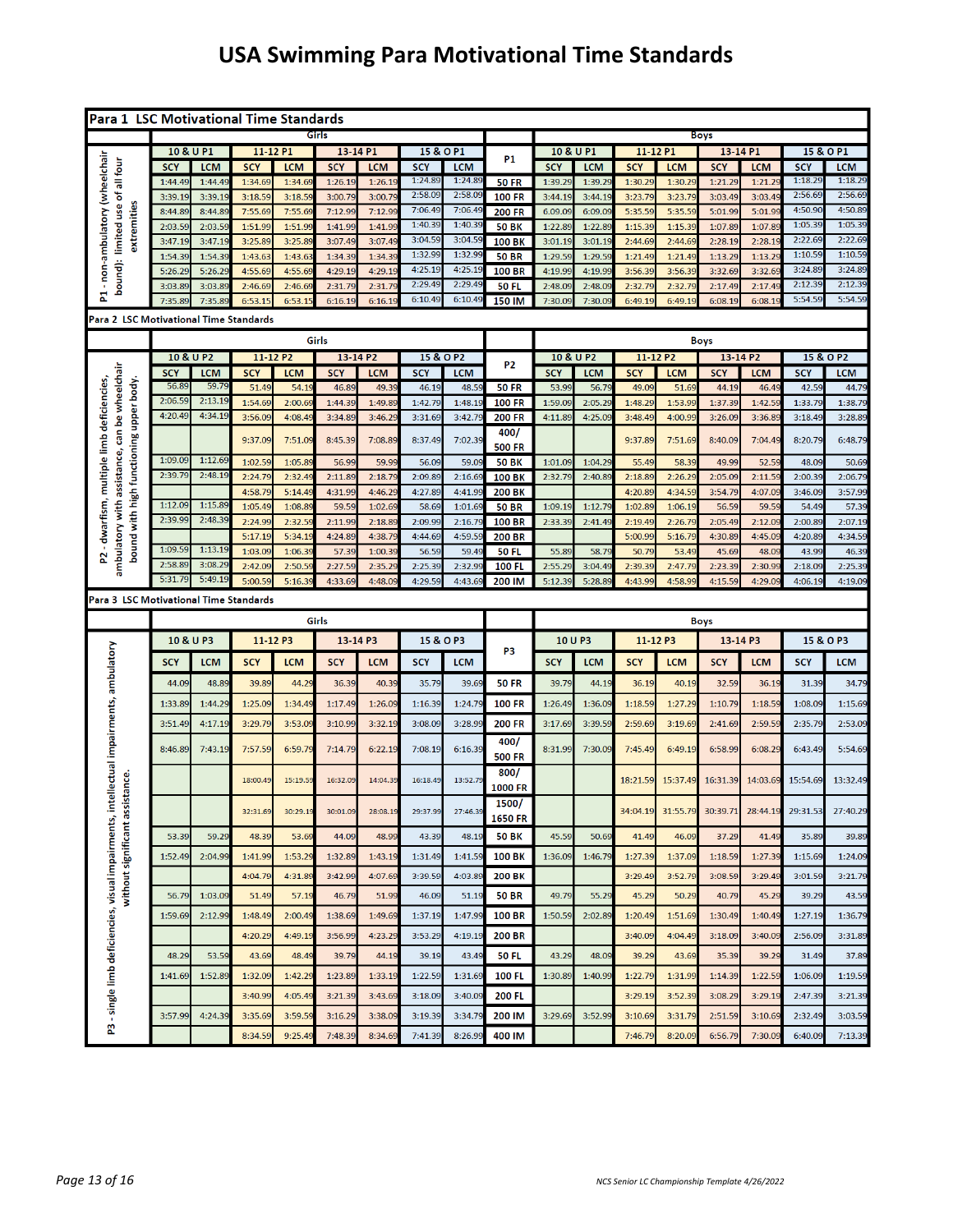

## **North Carolina Scratch Rule**

208.3. INDIVIDUAL SCRATCH RULE Swimmers shall inform themselves of the meet starting time and shall report to the proper meet authorities promptly upon call. The meet announcement shall specify all mandatory check-in and scratch deadlines and procedures.

- .1 Pre-Seeded Meets Any swimmer not reporting for or competing in an individual timed final event shall not be penalized.
- .2 Events Seeded on the Deck Any swimmer entered in an individual event that is seeded on the deck, in whole or in part, who has checked in for that event, must swim in the event unless the swimmer notifies the clerk of course before the seeding for that event has begun that the swimmer wishes to scratch or as noted in 208.3.4 A or D. Failure to scratch prior to seeding and not swimming the event will result in the swimmer being barred from the next individual event in which the swimmer entered in the meet. Unless the meet announcement states otherwise, events seeded on the deck shall be closed for seeding no later than thirty (30) minutes prior to the start of the event except that individual events of 400 meters or longer may be closed for seeding up to twenty-four (24) hours before the expected start of the event if the check-in/scratch deadline occurs after the beginning of the meet and is announced in the meet announcement.
- .3 Preliminary and Finals Events
	- A. Any swimmer not reporting for or competing in a pre-seeded preliminary heat when finals are scheduled shall not be penalized. If the preliminary heat is seeded on the deck, then 208.3.2 applies
	- B. Any swimmer qualifying for an A final, scored or not scored, or B scored final race in an individual event who fails to compete in said A or B final race shall be barred from further competition for the remainder of the meet, except as noted in 208.3.4. A declared false start or deliberate delay of meet is not permitted and will be regarded as a failure to compete.
	- C. In the event of withdrawal or barring of a swimmer from competition, when possible, the Referee shall fill the A, B, or C final with the next qualified swimmer(s). First and second alternates shall be announced along with the final qualifiers. These and all other alternates and those qualifying for non-scoring B or C finals shall not be penalized if unavailable to compete
	- D. When the B or C final has not yet been swum and a barring or withdrawal is known in advance by the Referee, the Referee should re-seed the A, B, or C finals, if necessary, to insert the alternate(s) in the appropriate lane(s), filling all lanes in the final. In order to prevent undue delay of the A, B, or C finals, the Referee may elect to fill the empty lane(s), without reseeding, with the next qualified alternate, or if unavailable, the next qualified swimmer(s) who is/are present in the starting area and ready to swim
	- E. If a C or B final has already been swum, the A final of that event shall be swum without filling the empty lane(s)
- .4 Exception for Failure to Compete No penalty shall apply for failure to compete in or scratch an individual event if:
	- A. The Referee is notified in the event of illness or injury and accepts the proof thereof.
	- B. The swimmers qualifying for an A final or B final race based upon the results of the preliminaries notifies the Referee within thirty (30) minutes after announcement of the qualifiers of that final race that they may not intend to compete and also declares his final decision whether or not to scratch within thirty (30) minutes following his last individual preliminary heat, swim-off, or re-swim.
	- C. The swimmer was not named in any finals heat during the initial announcement of results
	- D. It is determined by the Referee that failure to compete is caused by circumstances beyond the control of the swimmer.

### 208.4. RELAY SCRATCH RULE

.1 All Meets - Any relay or relay member, in a relay event that fails to compete in or report for that event shall not be penalized.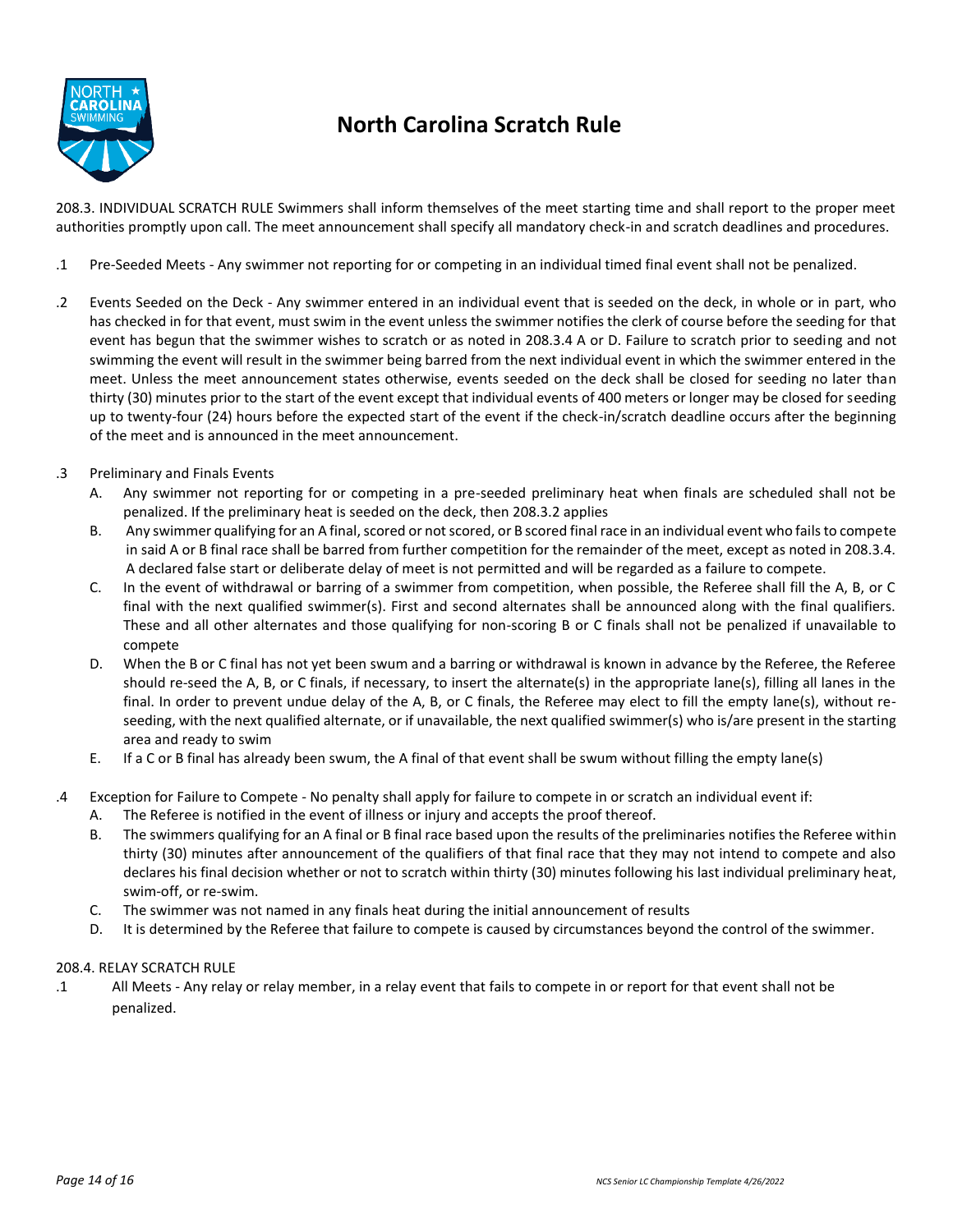### **2022 NORTH CAROLINA SWIMMING LONG COURSE SENIOR CHAMPIONSHIP MANDATORY Entry Fee Summary Report and Waiver**

| Club Name:                              |  | Club Code: |  |
|-----------------------------------------|--|------------|--|
| Address:                                |  |            |  |
| City, Zip:                              |  |            |  |
| <b>Head Coach</b>                       |  |            |  |
| Name:                                   |  |            |  |
| Email:                                  |  |            |  |
| Cell:                                   |  |            |  |
| <b>Assistant Coaches Attending Meet</b> |  |            |  |
| Name:                                   |  |            |  |
| Name:                                   |  |            |  |
| Name:                                   |  |            |  |

I certify that all coaches identified above are currently certified and registered as coaches with USA Swimming, Inc. and will be certified and registered as coaches during the meet dates and will be directly responsible for the swimmers entered in this meet during the conduct of the event.

Signature\_\_\_\_\_\_\_\_\_\_\_\_\_\_\_\_\_\_\_\_\_\_\_\_\_\_\_\_\_\_\_\_\_\_\_\_\_\_\_\_\_\_\_\_\_\_ Date\_\_\_\_\_\_\_\_\_\_\_\_\_\_\_\_\_\_\_\_\_\_\_

### **Release Statement**

**USA SWIMMING, INC., NORTH CAROLINA SWIMMING, INC., MSA, MCAC, AND ALL EMPLOYEES AND REPRESENTATIVES OF THESE ORGANIZATIONS SHALL BE HELD FREE AND HARMLESS FROM ANY AND ALL LIABILITIES ON CLAIMS FOR DAMAGES ARISING BY REASON OF INJURIES TO ANYONE DURING THE CONDUCT OF THIS MEET.** 

Signature\_\_\_\_\_\_\_\_\_\_\_\_\_\_\_\_\_\_\_\_\_\_\_\_\_\_\_\_\_\_\_\_\_\_\_\_\_\_\_\_\_\_\_\_\_\_ Date\_\_\_\_\_\_\_\_\_\_\_\_\_\_\_\_\_\_\_\_\_\_\_

| # of Individual Entries                                                  | $X $8.00$ each entry       | \$ |
|--------------------------------------------------------------------------|----------------------------|----|
| # of Relay Team Entries                                                  | X \$12.00 each relay entry | \$ |
| <b>NCS Travel Fund (Total swimmers)</b>                                  | X \$3.00 each swimmer      | \$ |
| <b>Qualifier Facility Charge (Total swimmers-Relay Only</b><br>swimmers) | X \$15.00 each qualifier   | \$ |
| <b>Relay Only Facility Charge (Relay Only swimmers)</b>                  | X \$7.50 each R/O swimmer  | \$ |
| # Late Individual Entries                                                | $X $16.00$ each entry      | \$ |
| # Late Relay Entries                                                     | $X $24.00$ each entry      | \$ |
| Late Entry Fine if applied                                               | X \$50.00                  | \$ |
| <b>TOTALS</b>                                                            |                            | \$ |

**Make checks payable to CASF and mail to 3928 Pemberton Drive, Charlotte, NC 28210 or submit to the Meet Director with this form no later than the start of warm ups on Thursday.**